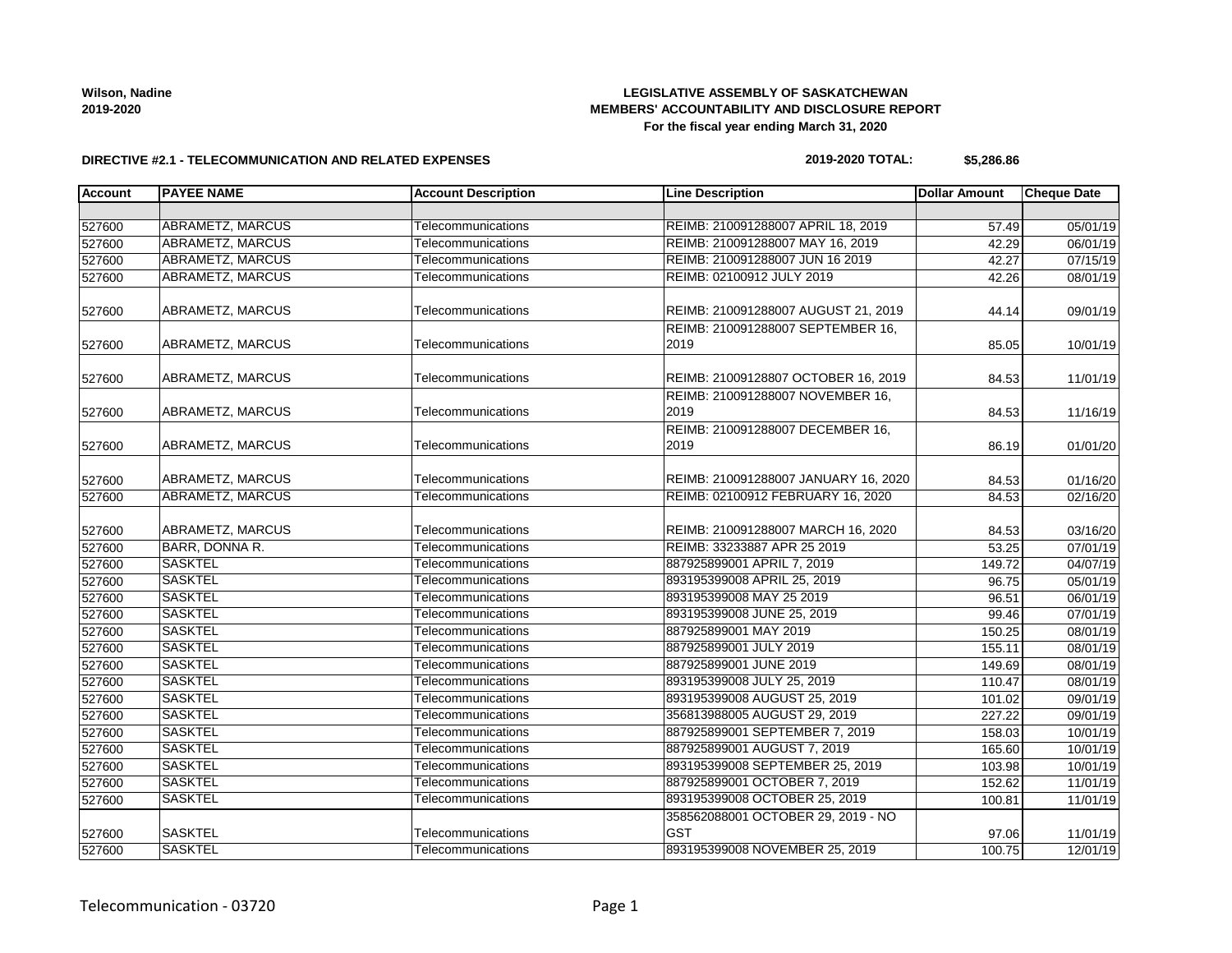| <b>Account</b> | <b>IPAYEE NAME</b>            | <b>Account Description</b>           | <b>Line Description</b>           | <b>Dollar Amount</b> | <b>Cheque Date</b> |
|----------------|-------------------------------|--------------------------------------|-----------------------------------|----------------------|--------------------|
| 527600         | <b>SASKTEL</b>                | Telecommunications                   | 358562088001 NOVEMBER 29, 2019    | 44.34                | 12/01/19           |
| 527600         | <b>SASKTEL</b>                | Telecommunications                   | 893195399008 DECEMBER 25, 2019    | 100.75               | 01/01/20           |
| 527600         | <b>SASKTEL</b>                | Telecommunications                   | 358562088001 DECEMBER 29, 2019    | 48.91                | 01/01/20           |
| 527600         | <b>SASKTEL</b>                | Telecommunications                   | 887925899001 DECEMBER 7, 2019     | 155.85               | 01/01/20           |
| 527600         | <b>SASKTEL</b>                | Telecommunications                   | 887925899001 NOVEMBER 7, 2019     | 154.16               | 01/01/20           |
| 527600         | <b>SASKTEL</b>                | Telecommunications                   | 887925899001 JANUARY 7, 2020      | 158.48               | 01/07/20           |
| 527600         | <b>SASKTEL</b>                | Telecommunications                   | 893195399008 JANUARY 25, 2020     | 102.37               | 02/01/20           |
| 527600         | <b>SASKTEL</b>                | Telecommunications                   | 358562088001 JANUARY 29, 2020     | 53.62                | 02/01/20           |
| 527600         | <b>SASKTEL</b>                | Telecommunications                   | 887925899001 FEBRUARY 7, 2020     | 151.41               | 02/07/20           |
| 527600         | <b>SASKTEL</b>                | Telecommunications                   | 893195399008 FERBRUARY 25, 2020   | 101.39               | 03/01/20           |
| 527600         | <b>SASKTEL</b>                | Telecommunications                   | 887925899001 MARCH 7, 2020        | 151.33               | 03/07/20           |
| 527600         | ISCAN-TECH ALARM SYSTEMS LTD. | Telecommunications                   | <b>SECURITY MONITORING</b>        | 342.80               | 07/01/19           |
| 527600         | WILSON, NADINE A.             | Telecommunications                   | <b>REIMB: WEBSITE MAINTENANCE</b> | 147.98               | 04/01/19           |
| 565200         | WILSON, NADINE A.             | Office Furniture and Equipment - Exp | <b>IREIMB: PCSASIN1941 PHONE</b>  | 482.83               | 08/01/19           |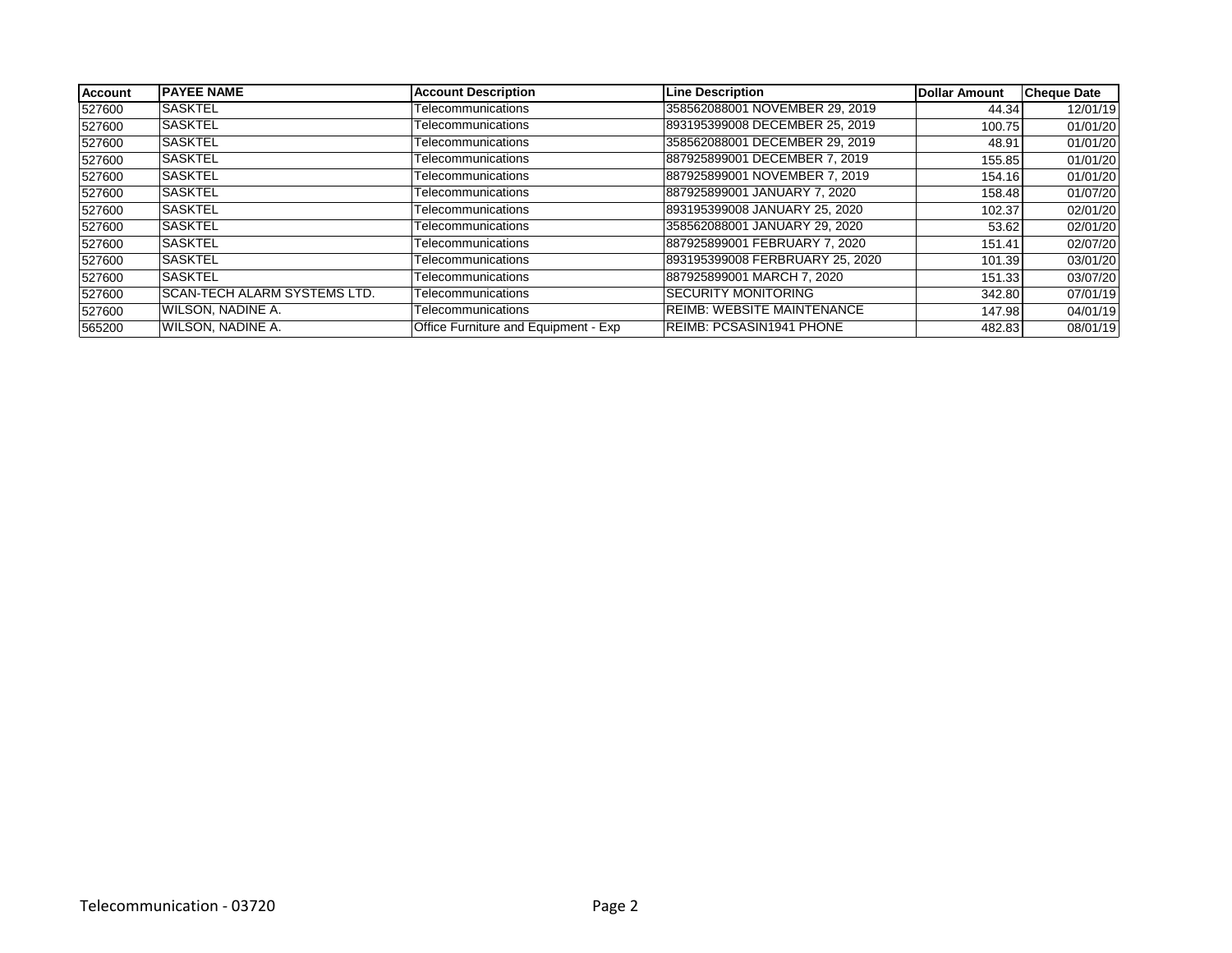## **LEGISLATIVE ASSEMBLY OF SASKATCHEWAN MEMBERS' ACCOUNTABILITY AND DISCLOSURE REPORT For the fiscal year ending March 31, 2020**

## **DIRECTIVE #3.1 - MLA TRAVEL AND LIVING EXPENSES**

## **2019-2020 TOTAL: \$43,977.26**

| <b>Account</b> | <b>PAYEE NAME</b>        | <b>Account Description</b>  | <b>Line Description</b>             | <b>Dollar Amount</b> | <b>Cheque Date</b> |
|----------------|--------------------------|-----------------------------|-------------------------------------|----------------------|--------------------|
|                |                          |                             |                                     |                      |                    |
|                |                          |                             | MARCH 2019 MLA REGINA               |                      |                    |
| 541900         | WILSON, NADINE A.        | Elected Rep - Travel        | <b>ACCOMMODATIONS</b>               | 837.73               | 04/08/19           |
|                |                          |                             | MARCH 2019 MLA REGINA               |                      |                    |
| 541900         | WILSON, NADINE A.        | <b>Elected Rep - Travel</b> | <b>ACCOMMODATIONS</b>               | $-837.73$            | 04/08/19           |
| 541900         | WILSON, NADINE A.        | <b>Elected Rep - Travel</b> | MLA TRAVEL APRIL 1 - 15, 2019       | 2,163.12             | 04/17/19           |
| 541900         | <b>WILSON, NADINE A.</b> | <b>Elected Rep - Travel</b> | MLA TRAVEL APRIL 16 - 30, 2019      | 1,436.54             | 05/01/19           |
|                |                          |                             | APRIL 2019 MLA REGINA               |                      |                    |
| 541900         | <b>WILSON, NADINE A.</b> | Elected Rep - Travel        | <b>ACCOMMODATIONS</b>               | 769.95               | 05/13/19           |
| 541900         | <b>WILSON, NADINE A.</b> | <b>Elected Rep - Travel</b> | MLA TRAVEL MAY 1 - 15, 2019         | 1,882.81             | 05/15/19           |
| 541900         | <b>WILSON, NADINE A.</b> | <b>Elected Rep - Travel</b> | MLA TRAVEL May 16 - 28 2019         | 1,127.63             | 06/07/19           |
|                |                          |                             | JULY 2019 MLA REGINA                |                      |                    |
| 541900         | WILSON, NADINE A.        | Elected Rep - Travel        | <b>ACCOMMODATIONS</b>               | 793.61               | 06/12/19           |
| 541900         | WILSON, NADINE A.        | <b>Elected Rep - Travel</b> | <b>MLA TRAVEL JUNE 2 - 15, 2019</b> | 1,189.61             | 07/01/19           |
|                |                          |                             | JUNE 2019 MLA REGINA                |                      |                    |
| 541900         | <b>WILSON, NADINE A.</b> | <b>Elected Rep - Travel</b> | <b>ACCOMMODATIONS</b>               | 746.57               | 07/01/19           |
| 541900         | <b>WILSON, NADINE A.</b> | <b>Elected Rep - Travel</b> | MLA TRAVEL JUNE 16 - 30, 2019       | 884.00               | 07/09/19           |
| 541900         | <b>WILSON, NADINE A.</b> | <b>Elected Rep - Travel</b> | MLA TRAVEL JULY 01-31, 2019         | 1,085.16             | 08/06/19           |
|                |                          |                             | JULY 2019 MLA REGINA                |                      |                    |
| 541900         | <b>WILSON, NADINE A.</b> | <b>Elected Rep - Travel</b> | <b>ACCOMMODATIONS</b>               | 807.87               | 08/15/19           |
| 541900         | <b>WILSON, NADINE A.</b> | <b>Elected Rep - Travel</b> | MLA TRAVEL AUGUST 1 - 30, 2019      | 1,412.58             | 09/09/19           |
|                |                          |                             | AUGUST 2019 MLA REGINA              |                      |                    |
| 541900         | <b>WILSON, NADINE A.</b> | <b>Elected Rep - Travel</b> | <b>ACCOMMODATIONS</b>               | 1,236.87             | 09/17/19           |
|                |                          |                             | SEP 2019 MLA REGINA                 |                      |                    |
| 541900         | WILSON, NADINE A.        | Elected Rep - Travel        | <b>ACCOMMODATIONS</b>               | 1,291.76             | 10/01/19           |
| 541900         | <b>WILSON, NADINE A.</b> | <b>Elected Rep - Travel</b> | MLA TRAVEL SEPTEMBER 3 - 24, 2019   | 1,936.12             | 10/07/19           |
| 541900         | <b>WILSON, NADINE A.</b> | <b>Elected Rep - Travel</b> | MLA TRAVEL OCT 1-24 2019            | 2,506.52             | 10/24/19           |
|                |                          |                             | OCT 2019 MLA REGINA                 |                      |                    |
| 541900         | WILSON, NADINE A.        | Elected Rep - Travel        | <b>ACCOMMODATION</b>                | 1,212.60             | 11/04/19           |
| 541900         | <b>WILSON, NADINE A.</b> | <b>Elected Rep - Travel</b> | MLA TRAVEL OCTOBER 25 - 31, 2019    | 1,055.62             | 11/05/19           |
| 541900         | <b>WILSON, NADINE A.</b> | <b>Elected Rep - Travel</b> | MLA TRAVEL NOVEMBER 1 - 15, 2019    | 2,761.18             | 11/18/19           |
| 541900         | <b>WILSON, NADINE A.</b> | <b>Elected Rep - Travel</b> | MLA TRAVEL NOV 16-30, 2019          | 2,339.41             | 12/02/19           |
|                |                          |                             | NOVEMBER 2019 MLA REGINA            |                      |                    |
| 541900         | WILSON, NADINE A.        | <b>Elected Rep - Travel</b> | <b>ACCOMMODATIONS</b>               | 1,184.32             | 12/11/19           |
| 541900         | WILSON, NADINE A.        | <b>Elected Rep - Travel</b> | <b>MLA TRAVEL DEC 1-15, 2019</b>    | 1.954.22             | 01/06/20           |
| 541900         | WILSON, NADINE A.        | <b>Elected Rep - Travel</b> | MLA TRAVEL DEC 16-31, 2019          | 1,117.37             | 01/06/20           |
|                |                          |                             | DECEMBER 2019 MLA REGINA            |                      |                    |
| 541900         | WILSON, NADINE A.        | Elected Rep - Travel        | <b>ACCOMMODATIONS</b>               | 1,119.32             | 01/15/20           |
| 541900         | <b>WILSON, NADINE A.</b> | <b>Elected Rep - Travel</b> | MLA TRAVEL JANUARY 2 - 30, 2020     | 1,623.50             | 02/04/20           |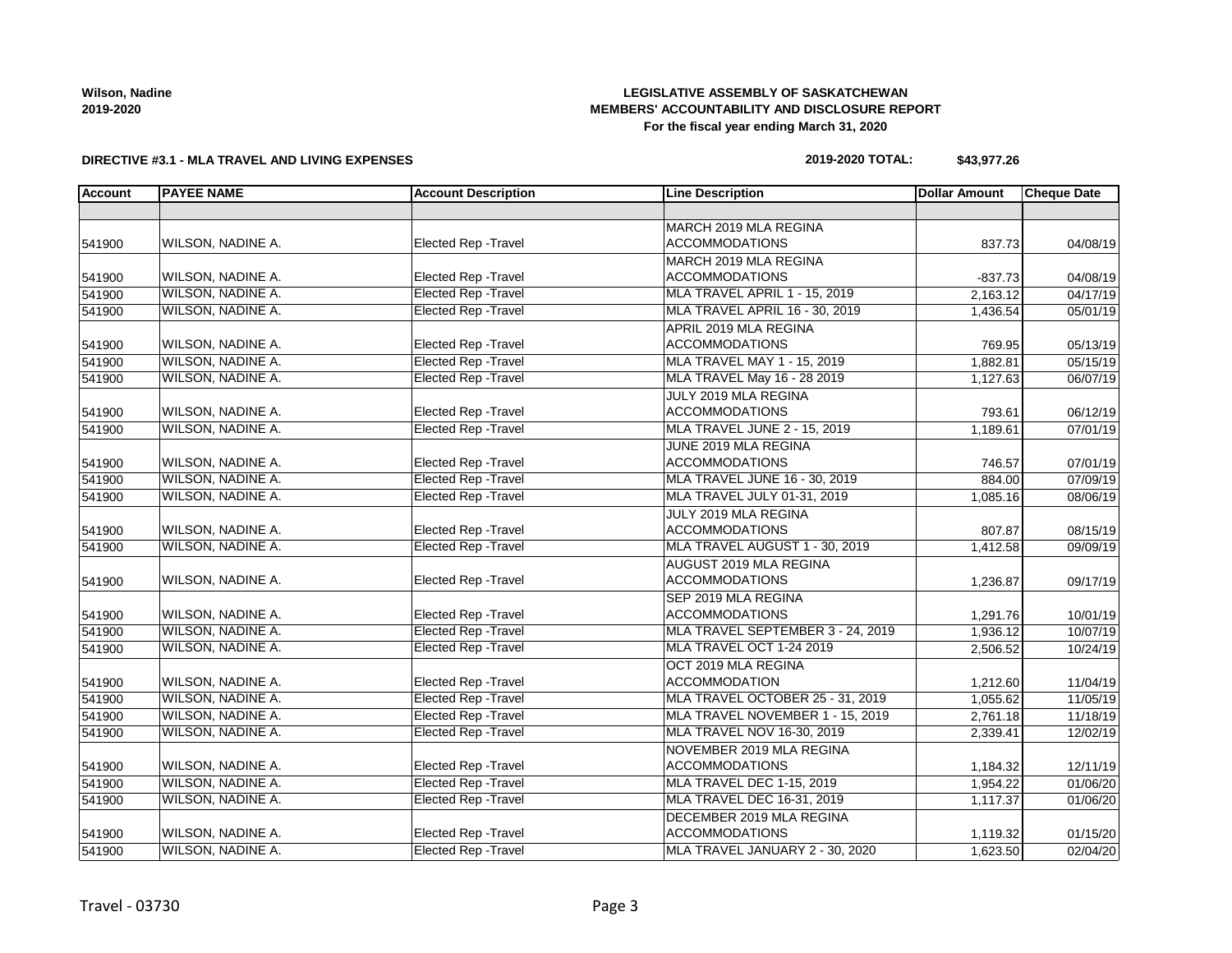| Account | <b>PAYEE NAME</b>        | <b>Account Description</b>  | Line Description               | <b>Dollar Amount</b> | <b>Cheque Date</b> |
|---------|--------------------------|-----------------------------|--------------------------------|----------------------|--------------------|
|         |                          |                             | JAN 2020 MLA REGINA            |                      |                    |
| 541900  | <b>WILSON, NADINE A.</b> | Elected Rep - Travel        | <b>ACCOMMODATION</b>           | 757.51               | 02/21/20           |
| 541900  | WILSON, NADINE A.        | <b>Elected Rep - Travel</b> | MLA TRAVEL FEB 1-29, 2020      | 2.248.50             | 03/01/20           |
|         |                          |                             | <b>FEB 2020 MLA REGINA</b>     |                      |                    |
| 541900  | <b>WILSON, NADINE A.</b> | <b>Elected Rep - Travel</b> | <b>ACCOMMODATION</b>           | 757.08               | 03/09/20           |
| 541900  | WILSON, NADINE A.        | <b>Elected Rep - Travel</b> | MLA TRAVEL MARCH 1-15, 2020    | 2,462.10             | 03/17/20           |
| 541900  | <b>WILSON, NADINE A.</b> | <b>Elected Rep - Travel</b> | MLA TRAVEL MARCH 16 - 31, 2020 | 1.391.00             | 03/31/20           |
|         |                          |                             | MARCH 2020 MLA REGINA          |                      |                    |
| 541900  | <b>WILSON, NADINE A.</b> | <b>Elected Rep - Travel</b> | <b>ACCOMMODATIONS</b>          | 722.81               | 03/31/20           |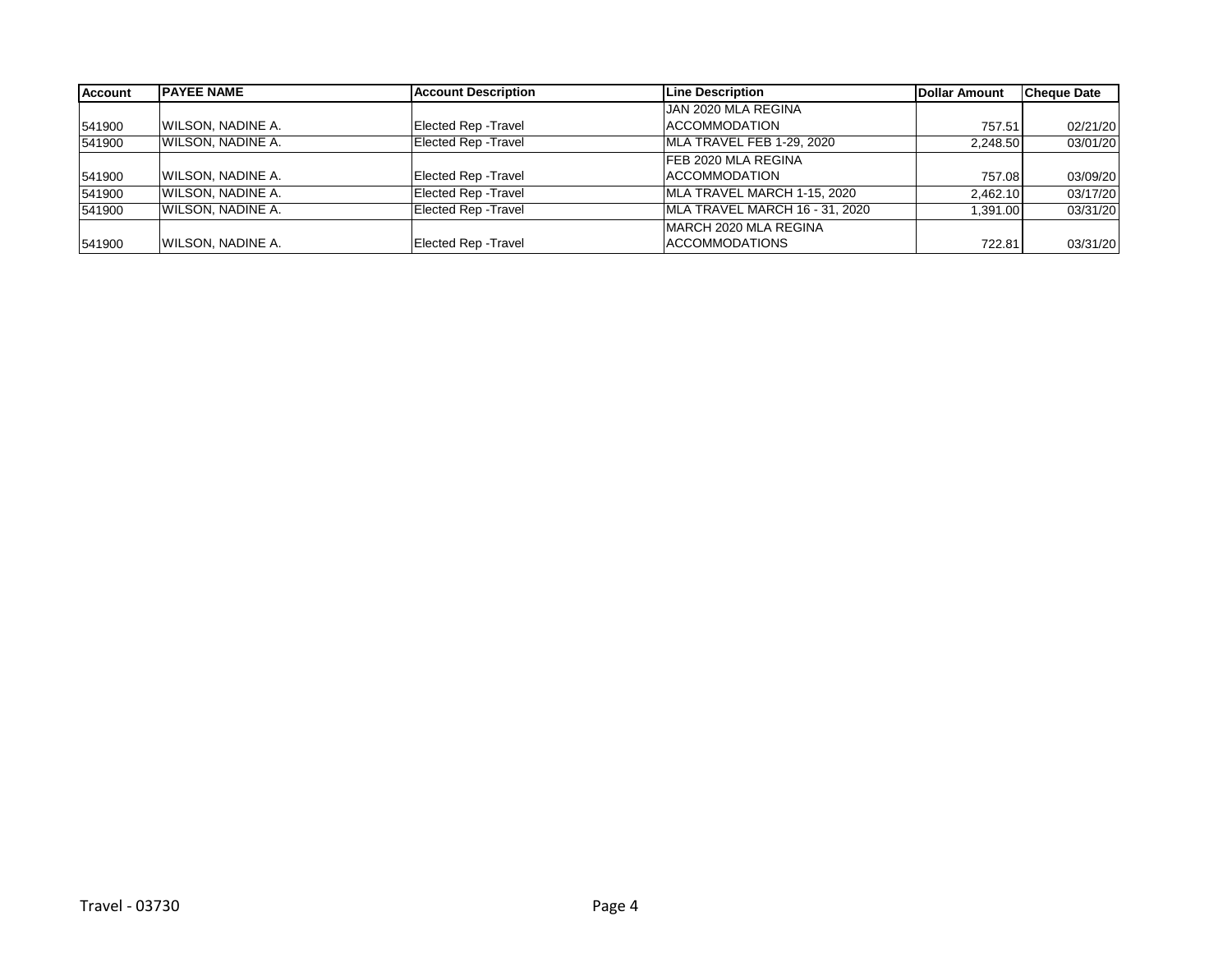## **LEGISLATIVE ASSEMBLY OF SASKATCHEWAN MEMBERS' ACCOUNTABILITY AND DISCLOSURE REPORT For the fiscal year ending March 31, 2020**

# **DIRECTIVE #4.1 - CONSTITUENCY SERVICE EXPENSES**

| 2019-2020 TOTAL: | \$41,411.91 |
|------------------|-------------|
|------------------|-------------|

| <b>Account</b> | <b>PAYEE NAME</b>                               | <b>Account Description</b>                                          | <b>Line Description</b>                         | <b>Dollar Amount</b> | <b>Cheque Date</b>    |
|----------------|-------------------------------------------------|---------------------------------------------------------------------|-------------------------------------------------|----------------------|-----------------------|
|                |                                                 |                                                                     |                                                 |                      |                       |
| 522000         | EARL BEEBE TRUCKING LTD.                        | Rent of Ground, Buildings and Other Space                           | OCTOBER/NOVEMBER 2019 MLA OFFICE<br><b>RENT</b> | 400.00               | 01/01/20              |
| 522000         | LAKE BOYZ RV                                    | Rent of Ground, Buildings and Other Space                           | APRIL 2019 MLA OFFICE RENT                      | 500.00               | 04/01/19              |
| 522000         | LAKE BOYZ RV                                    | Rent of Ground, Buildings and Other Space                           | MAY 2019 MLA OFFICE RENT                        | 500.00               | 10/01/19              |
| 522000         | LAKE BOYZ RV                                    | Rent of Ground, Buildings and Other Space                           | AUGUST 2019 MLA OFFICE RENT                     | 500.00               | 10/01/19              |
| 522000         | LAKE BOYZ RV                                    | Rent of Ground, Buildings and Other Space                           | JUNE 2019 MLA OFFICE RENT                       | 500.00               | 10/01/19              |
| 522000         | LAKE BOYZ RV                                    | Rent of Ground, Buildings and Other Space JULY 2019 MLA OFFICE RENT |                                                 | 500.00               | 10/01/19              |
| 522000         | LAKE BOYZ RV                                    | Rent of Ground, Buildings and Other Space                           | SEPTEMBER 2019 MLA OFFICE RENT                  | 500.00               | 10/01/19              |
| 522000         | LAKE BOYZ RV                                    | Rent of Ground, Buildings and Other Space                           | OCTOBER 2019 MLA OFFICE RENT                    | 500.00               | 11/01/19              |
| 522000         | LAKE BOYZ RV                                    | Rent of Ground, Buildings and Other Space                           | NOVEMBER 2019 MLA OFFICE RENT                   | 500.00               | 11/01/19              |
| 522000         | LAKE BOYZ RV                                    | Rent of Ground, Buildings and Other Space                           | DECEMBER 2019 MLA OFFICE RENT                   | 500.00               | 12/01/19              |
| 522000         | LAKE BOYZ RV                                    | Rent of Ground, Buildings and Other Space                           | FEBRUARY 2020 MLA OFFICE RENT                   | 500.00               | 02/01/20              |
| 522000         | LAKE BOYZ RV                                    | Rent of Ground, Buildings and Other Space                           | JANUARY 2020 MLA OFFICE RENT                    | 500.00               | 02/01/20              |
| 522000         | LAKE BOYZ RV                                    | Rent of Ground, Buildings and Other Space                           | MARCH 2020 MLA OFFICE RENT                      | 500.00               | 02/06/20              |
| 522000         | LAKELAND & DISTRICT RECREATIONAL<br>ASSOC. INC. | Rent of Ground, Buildings and Other Space                           | <b>HALL RENTAL</b>                              | 100.00               | 06/11/19              |
| 522000         | <b>WHITE FOX SENIORS</b>                        | Rent of Ground, Buildings and Other Space                           | <b>HALL RENTAL</b>                              | 50.00                | 03/01/20              |
| 522500         | PANTER AGENCIES LTD.                            | <b>Insurance Premiums</b>                                           | OFFICE INSURANCE C70059481-2                    | 729.28               | 02/01/20              |
| 525000         | <b>ABRAMETZ, MARCUS</b>                         | Postal, Courier, Freight and Related                                | <b>POSTAGE</b>                                  | 47.90                | $\overline{04/10/19}$ |
| 525000         | <b>ABRAMETZ, MARCUS</b>                         | Postal, Courier, Freight and Related                                | <b>POSTAGE</b>                                  | 17.49                | 05/01/19              |
| 525000         | ABRAMETZ, MARCUS                                | Postal, Courier, Freight and Related                                | <b>POSTAGE</b>                                  | 708.95               | 06/01/19              |
| 525000         | <b>ABRAMETZ, MARCUS</b>                         | Postal, Courier, Freight and Related                                | POSTAGE                                         | 90.53                | 06/01/19              |
| 525000         | <b>ABRAMETZ, MARCUS</b>                         | Postal, Courier, Freight and Related                                | <b>POSTAGE</b>                                  | 56.70                | 06/01/19              |
| 525000         | <b>ABRAMETZ, MARCUS</b>                         | Postal, Courier, Freight and Related                                | <b>POSTAGE</b>                                  | 65.45                | 08/01/19              |
| 525000         | <b>ABRAMETZ, MARCUS</b>                         | Postal, Courier, Freight and Related                                | <b>POSTAGE</b>                                  | 29.13                | 08/06/19              |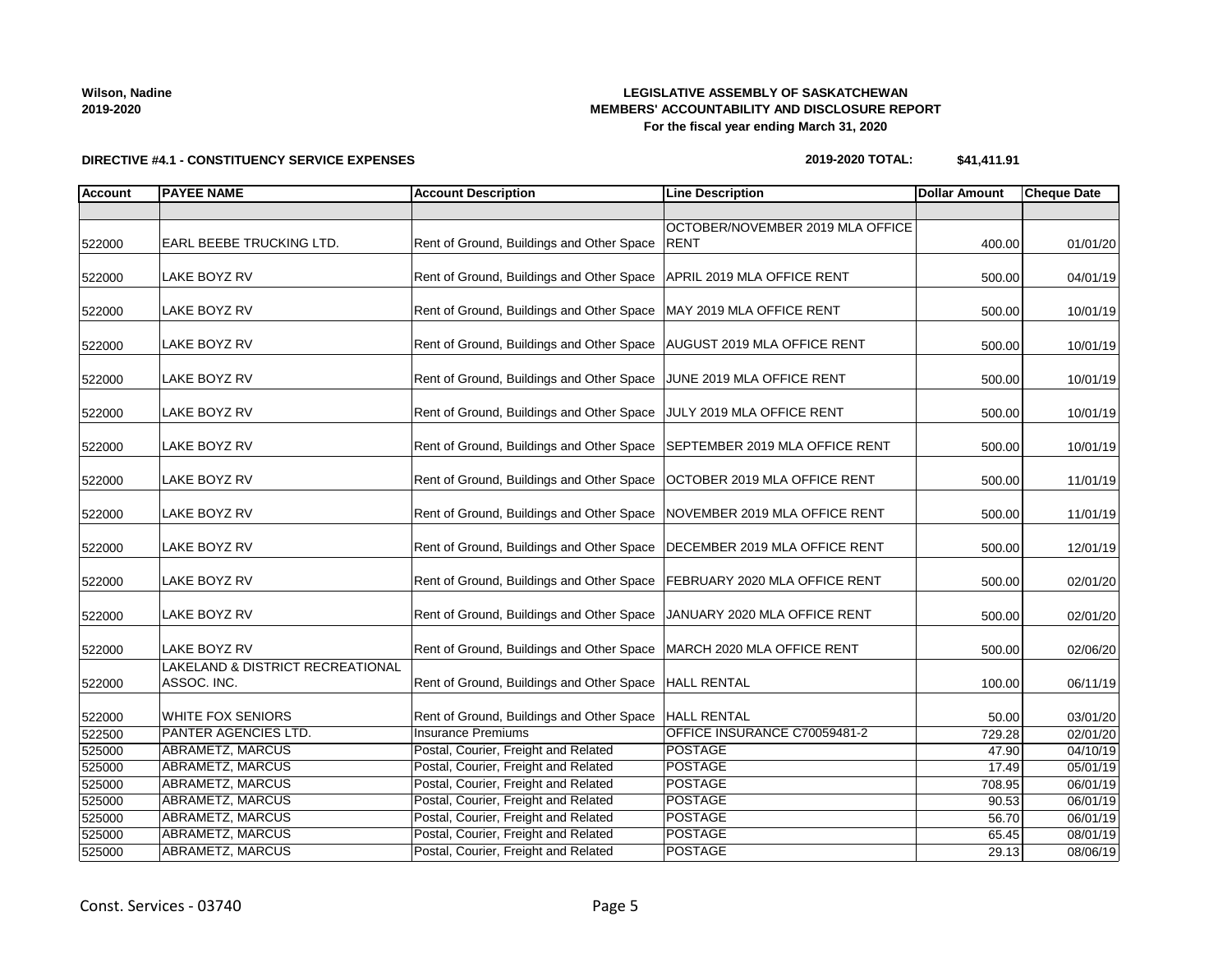| <b>Account</b> | <b>PAYEE NAME</b>                            | <b>Account Description</b>           | <b>Line Description</b>           | <b>Dollar Amount</b> | <b>Cheque Date</b> |
|----------------|----------------------------------------------|--------------------------------------|-----------------------------------|----------------------|--------------------|
| 525000         | ABRAMETZ, MARCUS                             | Postal, Courier, Freight and Related | <b>POSTAGE</b>                    | 52.29                | 09/01/19           |
| 525000         | ABRAMETZ, MARCUS                             | Postal, Courier, Freight and Related | <b>POSTAGE</b>                    | 97.78                | 10/01/19           |
| 525000         | ABRAMETZ, MARCUS                             | Postal, Courier, Freight and Related | <b>POSTAGE</b>                    | 12.57                | 10/21/19           |
| 525000         | ABRAMETZ, MARCUS                             | Postal, Courier, Freight and Related | <b>POSTAGE</b>                    | 681.99               | 12/01/19           |
| 525000         | <b>ABRAMETZ, MARCUS</b>                      | Postal, Courier, Freight and Related | <b>POSTAGE</b>                    | 189.00               | 12/01/19           |
| 525000         | ABRAMETZ, MARCUS                             | Postal, Courier, Freight and Related | <b>POSTAGE</b>                    | 130.41               | 12/01/19           |
| 525000         | ABRAMETZ, MARCUS                             | Postal, Courier, Freight and Related | <b>POSTAGE</b>                    | 138.46               | 02/01/20           |
| 525000         | ABRAMETZ, MARCUS                             | Postal, Courier, Freight and Related | <b>POSTAGE</b>                    | 44.60                | 02/26/20           |
| 525000         | ABRAMETZ, MARCUS                             | Postal, Courier, Freight and Related | <b>POSTAGE</b>                    | 8.48                 | 03/01/20           |
| 525000         | SASKATCHEWAN PARTY CAUCUS                    | Postal, Courier, Freight and Related | <b>POSTAGE</b>                    | 37.20                | 09/01/19           |
| 525000         | WILSON, NADINE A.                            | Postal, Courier, Freight and Related | <b>REIMB: POSTAGE</b>             | 20.00                | 05/04/19           |
|                |                                              |                                      | MLA OFFICE JANITORIAL SERVICES NO |                      |                    |
| 529000         | CROWN CLEANERS (1996) LTD.                   | <b>General Contractual Services</b>  | <b>GST</b>                        | 115.00               | 10/09/19           |
| 530300         | MARU GROUP CANADA INC.                       | Primary Research/Focus group         | Ad Hoc Research                   | 632.98               | 05/01/19           |
| 530300         | <b>MARU GROUP CANADA INC.</b>                | Primary Research/Focus group         | Ad Hoc Research                   | 632.98               | 08/01/19           |
| 530300         | MARU GROUP CANADA INC.                       | Primary Research/Focus group         | AD HOC RESEARCH                   | 661.11               | 11/01/19           |
| 530300         | MARU GROUP CANADA INC.                       | Primary Research/Focus group         | Ad Hoc Research                   | 661.11               | 03/01/20           |
| 530500         | BE SMART COMMUNICATIONS                      | Media Placement                      | <b>ADVERTISING</b>                | 199.00               | 04/01/19           |
| 530500         | BE SMART COMMUNICATIONS                      | Media Placement                      | <b>ADVERTISING</b>                | 35.00                | 06/01/19           |
| 530500         | BE SMART COMMUNICATIONS                      | <b>Media Placement</b>               | <b>ADVERTISING - NO TAX</b>       | 1,289.00             | 11/01/19           |
| 530500         | <b>BE SMART COMMUNICATIONS</b>               | <b>Media Placement</b>               | <b>ADVERTISING</b>                | 115.00               | 01/01/20           |
|                | <b>BIG RIVER &amp; DISTRICT RECREATIONAL</b> |                                      |                                   |                      |                    |
| 530500         | & CULTURAL BOARD                             | Media Placement                      | ADVERTISING - NO GST              | 250.00               | 09/04/19           |
| 530500         | BARR, DONNA R.                               | Media Placement                      | ADVERTISING                       | 30.00                | 07/01/19           |
| 530500         | <b>DEBDEN, VILLAGE OF</b>                    | Media Placement                      | <b>ADVERTISING</b>                | 50.00                | 01/01/20           |
| 530500         | DOWD, DENNIS                                 | Media Placement                      | <b>ADVERTISING - NO GST</b>       | 450.00               | 06/01/19           |
| 530500         | FOLIOJUMPLINE PUBLISHING INC.                | <b>Media Placement</b>               | <b>ADVERTISING</b>                | 50.00                | 06/01/19           |
| 530500         | FOLIOJUMPLINE PUBLISHING INC.                | Media Placement                      | <b>ADVERTISING</b>                | 241.66               | 07/01/19           |
| 530500         | FOLIOJUMPLINE PUBLISHING INC.                | Media Placement                      | <b>ADVERTISING</b>                | 33.32                | 10/01/19           |
| 530500         | FOLIOJUMPLINE PUBLISHING INC.                | Media Placement                      | <b>ADVERTISING</b>                | 47.62                | 10/12/19           |
| 530500         | FOLIOJUMPLINE PUBLISHING INC.                | Media Placement                      | <b>ADVERTISING</b>                | 50.00                | 11/09/19           |
| 530500         | FOLIOJUMPLINE PUBLISHING INC.                | <b>Media Placement</b>               | <b>ADVERTISING</b>                | 137.50               | 03/14/20           |
|                | MEATH PARK & DISTRICT COMMUNITY              |                                      |                                   |                      |                    |
| 530500         | <b>CLUB</b>                                  | <b>Media Placement</b>               | <b>ADVERTISING</b>                | 100.00               | 01/01/20           |
| 530500         | NIPAWIN EVENTS INC.                          | <b>Media Placement</b>               | <b>ADVERTISING</b>                | 87.50                | 05/01/19           |
|                | NORTHERN REGIONAL RECREATION                 |                                      |                                   |                      |                    |
| 530500         | CENTRE INC.                                  | Media Placement                      | ADVERTISING - NO GST              | 375.00               | 01/01/20           |
| 530500         | P.A. SHOPPER (ADGRAPHICS LTD.)               | Media Placement                      | ADVERTISING                       | 146.00               | 05/08/19           |
| 530500         | P.A. SHOPPER (ADGRAPHICS LTD.)               | Media Placement                      | <b>ADVERTISING</b>                | 400.00               | 06/01/19           |
| 530500         | P.A. SHOPPER (ADGRAPHICS LTD.)               | Media Placement                      | <b>ADVERTISING</b>                | 152.00               | 07/01/19           |
| 530500         | P.A. SHOPPER (ADGRAPHICS LTD.)               | <b>Media Placement</b>               | <b>ADVERTISING</b>                | 400.00               | 07/01/19           |
| 530500         | P.A. SHOPPER (ADGRAPHICS LTD.)               | Media Placement                      | ADVERTISING                       | 400.00               | 08/01/19           |
| 530500         | P.A. SHOPPER (ADGRAPHICS LTD.)               | Media Placement                      | <b>ADVERTISING</b>                | 267.64               | 09/01/19           |
| 530500         | P.A. SHOPPER (ADGRAPHICS LTD.)               | Media Placement                      | <b>ADVERTISING</b>                | 400.00               | 09/01/19           |
| 530500         | P.A. SHOPPER (ADGRAPHICS LTD.)               | Media Placement                      | <b>ADVERTISING</b>                | 400.00               | 10/01/19           |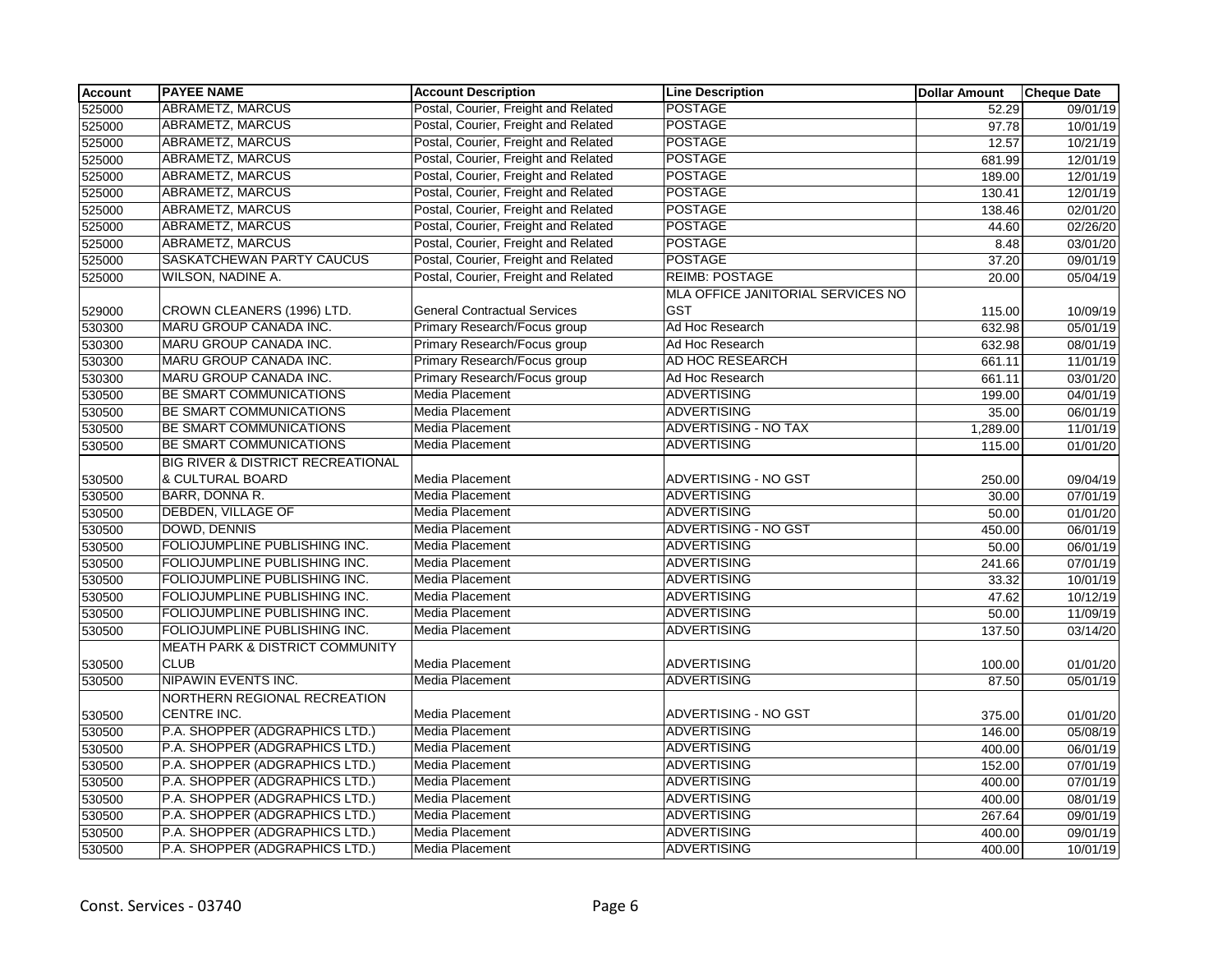| <b>Account</b> | <b>PAYEE NAME</b>                                     | <b>Account Description</b> | <b>Line Description</b> | <b>Dollar Amount</b> | <b>Cheque Date</b>    |
|----------------|-------------------------------------------------------|----------------------------|-------------------------|----------------------|-----------------------|
| 530500         | P.A. SHOPPER (ADGRAPHICS LTD.)                        | Media Placement            | <b>ADVERTISING</b>      | 76.00                | 10/02/19              |
| 530500         | P.A. SHOPPER (ADGRAPHICS LTD.)                        | <b>Media Placement</b>     | <b>ADVERTISING</b>      | 400.00               | 11/01/19              |
| 530500         | P.A. SHOPPER (ADGRAPHICS LTD.)                        | Media Placement            | <b>ADVERTISING</b>      | 76.00                | 11/01/19              |
| 530500         | P.A. SHOPPER (ADGRAPHICS LTD.)                        | Media Placement            | <b>ADVERTISING</b>      | 76.00                | 11/06/19              |
| 530500         | P.A. SHOPPER (ADGRAPHICS LTD.)                        | Media Placement            | <b>ADVERTISING</b>      | 400.00               | 12/01/19              |
| 530500         | P.A. SHOPPER (ADGRAPHICS LTD.)                        | Media Placement            | <b>ADVERTISING</b>      | 228.00               | 12/11/19              |
| 530500         | P.A. SHOPPER (ADGRAPHICS LTD.)                        | Media Placement            | <b>ADVERTISING</b>      | 400.00               | 02/01/20              |
| 530500         | P.A. SHOPPER (ADGRAPHICS LTD.)                        | Media Placement            | <b>ADVERTISING</b>      | 400.00               | 03/01/20              |
| 530500         | <b>PAW DANCE TEAM</b>                                 | Media Placement            | <b>ADVERTISING</b>      | 125.00               | 02/11/20              |
| 530500         | POSTMEDIA NETWORK INC.                                | Media Placement            | <b>ADVERTISING</b>      | 65.05                | 07/01/19              |
| 530500         | POSTMEDIA NETWORK INC.                                | <b>Media Placement</b>     | <b>ADVERTISING</b>      | 182.60               | 07/01/19              |
| 530500         | POSTMEDIA NETWORK INC.                                | Media Placement            | <b>ADVERTISING</b>      | 85.00                | 09/01/19              |
| 530500         | POSTMEDIA NETWORK INC.                                | Media Placement            | <b>ADVERTISING</b>      | 50.00                | 09/01/19              |
| 530500         | POSTMEDIA NETWORK INC.                                | Media Placement            | <b>ADVERTISING</b>      | 250.00               | 09/01/19              |
| 530500         | POSTMEDIA NETWORK INC.                                | Media Placement            | <b>ADVERTISING</b>      | 60.00                | 09/01/19              |
| 530500         | POSTMEDIA NETWORK INC.                                | Media Placement            | <b>ADVERTISING</b>      | 50.00                | 10/01/19              |
| 530500         | POSTMEDIA NETWORK INC.                                | Media Placement            | <b>ADVERTISING</b>      | 50.00                | 01/01/20              |
| 530500         | POSTMEDIA NETWORK INC.                                | Media Placement            | <b>ADVERTISING</b>      | 50.00                | $\overline{01/01/20}$ |
| 530500         | POSTMEDIA NETWORK INC.                                | Media Placement            | <b>ADVERTISING</b>      | 75.00                | 01/01/20              |
| 530500         | PRINCE ALBERT COUNCIL OF WOMEN                        | Media Placement            | <b>ADVERTISING</b>      | 100.00               | 03/10/20              |
| 530500         | SHELLBROOK CHRONICLE A DIVISION<br>OF PEPPERFRAM LTD. | Media Placement            | <b>ADVERTISING</b>      | 138.33               | 04/01/19              |
| 530500         | SHELLBROOK CHRONICLE A DIVISION<br>OF PEPPERFRAM LTD. | Media Placement            | <b>ADVERTISING</b>      | 59.33                | 04/11/19              |
| 530500         | SHELLBROOK CHRONICLE A DIVISION<br>OF PEPPERFRAM LTD. | Media Placement            | <b>ADVERTISING</b>      | 115.00               | 04/18/19              |
|                | SHELLBROOK CHRONICLE A DIVISION                       |                            |                         |                      |                       |
| 530500         | OF PEPPERFRAM LTD.                                    | Media Placement            | <b>ADVERTISING</b>      | 59.33                | 04/25/19              |
|                | SHELLBROOK CHRONICLE A DIVISION                       |                            |                         |                      |                       |
| 530500         | OF PEPPERFRAM LTD.                                    | Media Placement            | <b>ADVERTISING</b>      | 59.33                | 05/09/19              |
|                | SHELLBROOK CHRONICLE A DIVISION                       |                            |                         |                      |                       |
| 530500         | OF PEPPERFRAM LTD.                                    | Media Placement            | <b>ADVERTISING</b>      | 59.33                | 06/01/19              |
|                | SHELLBROOK CHRONICLE A DIVISION                       |                            |                         |                      |                       |
| 530500         | OF PEPPERFRAM LTD.                                    | Media Placement            | <b>ADVERTISING</b>      | 59.33                | 06/06/19              |
|                | SHELLBROOK CHRONICLE A DIVISION                       |                            |                         |                      |                       |
| 530500         | OF PEPPERFRAM LTD.                                    | Media Placement            | <b>ADVERTISING</b>      | 59.33                | 07/01/19              |
| 530500         | SHELLBROOK CHRONICLE A DIVISION<br>OF PEPPERFRAM LTD. | Media Placement            | <b>ADVERTISING</b>      | 85.00                | 07/01/19              |
|                | SHELLBROOK CHRONICLE A DIVISION                       |                            |                         |                      |                       |
| 530500         | OF PEPPERFRAM LTD.                                    | Media Placement            | <b>ADVERTISING</b>      | 59.33                | 07/04/19              |
|                | SHELLBROOK CHRONICLE A DIVISION                       |                            |                         |                      |                       |
| 530500         | OF PEPPERFRAM LTD.                                    | Media Placement            | <b>ADVERTISING</b>      | 59.33                | 07/11/19              |
|                | SHELLBROOK CHRONICLE A DIVISION                       |                            |                         |                      |                       |
| 530500         | OF PEPPERFRAM LTD.                                    | Media Placement            | ADVERTISING             | 59.33                | 08/01/19              |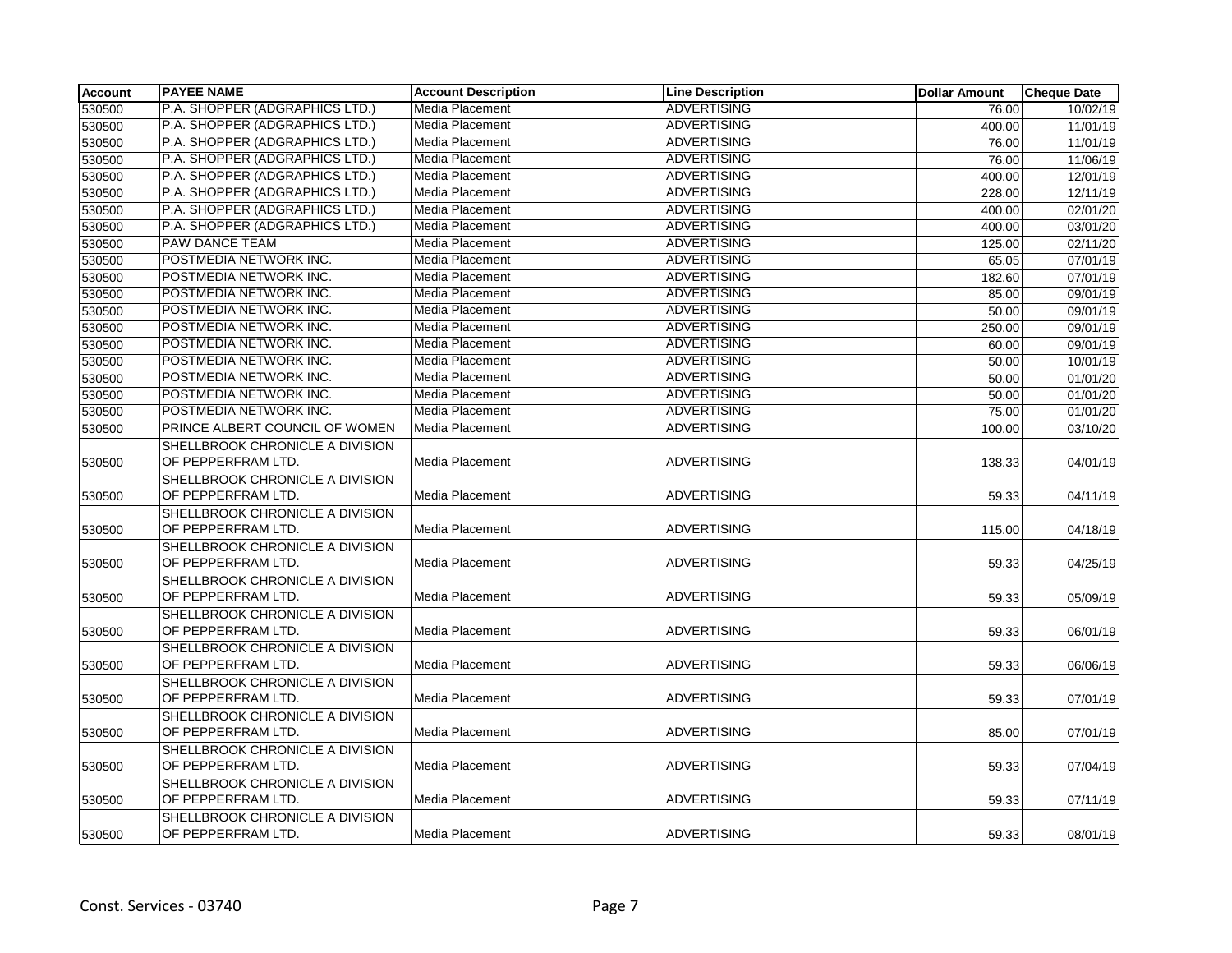| <b>Account</b> | <b>PAYEE NAME</b>                                     | <b>Account Description</b> | <b>Line Description</b> | <b>Dollar Amount</b> | <b>Cheque Date</b> |
|----------------|-------------------------------------------------------|----------------------------|-------------------------|----------------------|--------------------|
|                | SHELLBROOK CHRONICLE A DIVISION                       |                            |                         |                      |                    |
| 530500         | OF PEPPERFRAM LTD.                                    | Media Placement            | <b>ADVERTISING</b>      | 59.33                | 08/01/19           |
|                | SHELLBROOK CHRONICLE A DIVISION                       |                            |                         |                      |                    |
| 530500         | OF PEPPERFRAM LTD.                                    | Media Placement            | <b>ADVERTISING</b>      | 59.33                | 08/15/19           |
|                | SHELLBROOK CHRONICLE A DIVISION                       |                            |                         |                      |                    |
| 530500         | OF PEPPERFRAM LTD.                                    | Media Placement            | <b>ADVERTISING</b>      | 59.33                | 09/01/19           |
|                | SHELLBROOK CHRONICLE A DIVISION                       |                            |                         |                      |                    |
| 530500         | OF PEPPERFRAM LTD.                                    | Media Placement            | <b>ADVERTISING</b>      | 59.33                | 09/12/19           |
|                | SHELLBROOK CHRONICLE A DIVISION                       |                            |                         |                      |                    |
| 530500         | OF PEPPERFRAM LTD.                                    | Media Placement            | <b>ADVERTISING</b>      | 59.33                | 10/01/19           |
|                | SHELLBROOK CHRONICLE A DIVISION                       |                            |                         |                      |                    |
| 530500         | OF PEPPERFRAM LTD.                                    | Media Placement            | <b>ADVERTISING</b>      | 115.00               | 10/03/19           |
|                | SHELLBROOK CHRONICLE A DIVISION                       |                            |                         |                      |                    |
| 530500         | OF PEPPERFRAM LTD.                                    | Media Placement            | <b>ADVERTISING</b>      | 59.33                | 11/01/19           |
|                | SHELLBROOK CHRONICLE A DIVISION                       |                            |                         |                      |                    |
| 530500         | OF PEPPERFRAM LTD.                                    | Media Placement            | <b>ADVERTISING</b>      | 59.33                | 11/01/19           |
|                | SHELLBROOK CHRONICLE A DIVISION                       |                            |                         |                      |                    |
| 530500         | OF PEPPERFRAM LTD.                                    | Media Placement            | <b>ADVERTISING</b>      | 59.33                | 11/07/19           |
|                | SHELLBROOK CHRONICLE A DIVISION                       |                            |                         |                      |                    |
| 530500         | OF PEPPERFRAM LTD.                                    | Media Placement            | <b>ADVERTISING</b>      | 59.33                | 11/21/19           |
|                | SHELLBROOK CHRONICLE A DIVISION                       |                            |                         |                      |                    |
| 530500         | OF PEPPERFRAM LTD.                                    | Media Placement            | <b>ADVERTISING</b>      | 59.33                | 12/05/19           |
|                | SHELLBROOK CHRONICLE A DIVISION                       |                            |                         |                      |                    |
| 530500         | OF PEPPERFRAM LTD.                                    | Media Placement            | <b>ADVERTISING</b>      | 59.33                | 01/01/20           |
|                | SHELLBROOK CHRONICLE A DIVISION                       |                            |                         |                      |                    |
| 530500         | OF PEPPERFRAM LTD.                                    | Media Placement            | <b>ADVERTISING</b>      | 59.33                | 01/02/20           |
|                | SHELLBROOK CHRONICLE A DIVISION                       |                            |                         |                      |                    |
| 530500         | OF PEPPERFRAM LTD.                                    | Media Placement            | <b>ADVERTISING</b>      | 59.33                | 01/16/20           |
|                | SHELLBROOK CHRONICLE A DIVISION                       |                            | <b>ADVERTISING</b>      |                      |                    |
| 530500         | OF PEPPERFRAM LTD.                                    | Media Placement            |                         | 143.33               | 02/01/20           |
|                | SHELLBROOK CHRONICLE A DIVISION<br>OF PEPPERFRAM LTD. | Media Placement            | <b>ADVERTISING</b>      |                      |                    |
| 530500         |                                                       |                            |                         | 61.10                | 02/01/20           |
|                | SHELLBROOK CHRONICLE A DIVISION<br>OF PEPPERFRAM LTD. | Media Placement            | <b>ADVERTISING</b>      | 100.00               |                    |
| 530500         | SHELLBROOK CHRONICLE A DIVISION                       |                            |                         |                      | 02/01/20           |
| 530500         | OF PEPPERFRAM LTD.                                    | Media Placement            | <b>ADVERTISING</b>      | 61.10                | 02/13/20           |
|                | SHELLBROOK CHRONICLE A DIVISION                       |                            |                         |                      |                    |
| 530500         | OF PEPPERFRAM LTD.                                    | Media Placement            | <b>ADVERTISING</b>      | 61.10                | 03/01/20           |
|                | SHELLBROOK CHRONICLE A DIVISION                       |                            |                         |                      |                    |
| 530500         | OF PEPPERFRAM LTD.                                    | Media Placement            | <b>ADVERTISING</b>      | 61.10                | 03/12/20           |
| 530500         | <b>SIGN SHACK</b>                                     | Media Placement            | <b>ADVERTISING</b>      | 371.00               | 07/03/19           |
| 530500         | SPARK THEATRE COMPANY                                 | Media Placement            | <b>ADVERTISING</b>      | 250.00               | 10/24/19           |
| 530500         | <b>THOMPSON SIGNS</b>                                 | Media Placement            | <b>ADVERTISING</b>      | 500.00               | 05/01/19           |
| 530500         | <b>THOMPSON SIGNS</b>                                 | Media Placement            | <b>ADVERTISING</b>      | 500.00               | 06/01/19           |
| 530500         | <b>THOMPSON SIGNS</b>                                 | Media Placement            | <b>ADVERTISING</b>      | 500.00               | 06/18/19           |
|                |                                                       |                            |                         |                      |                    |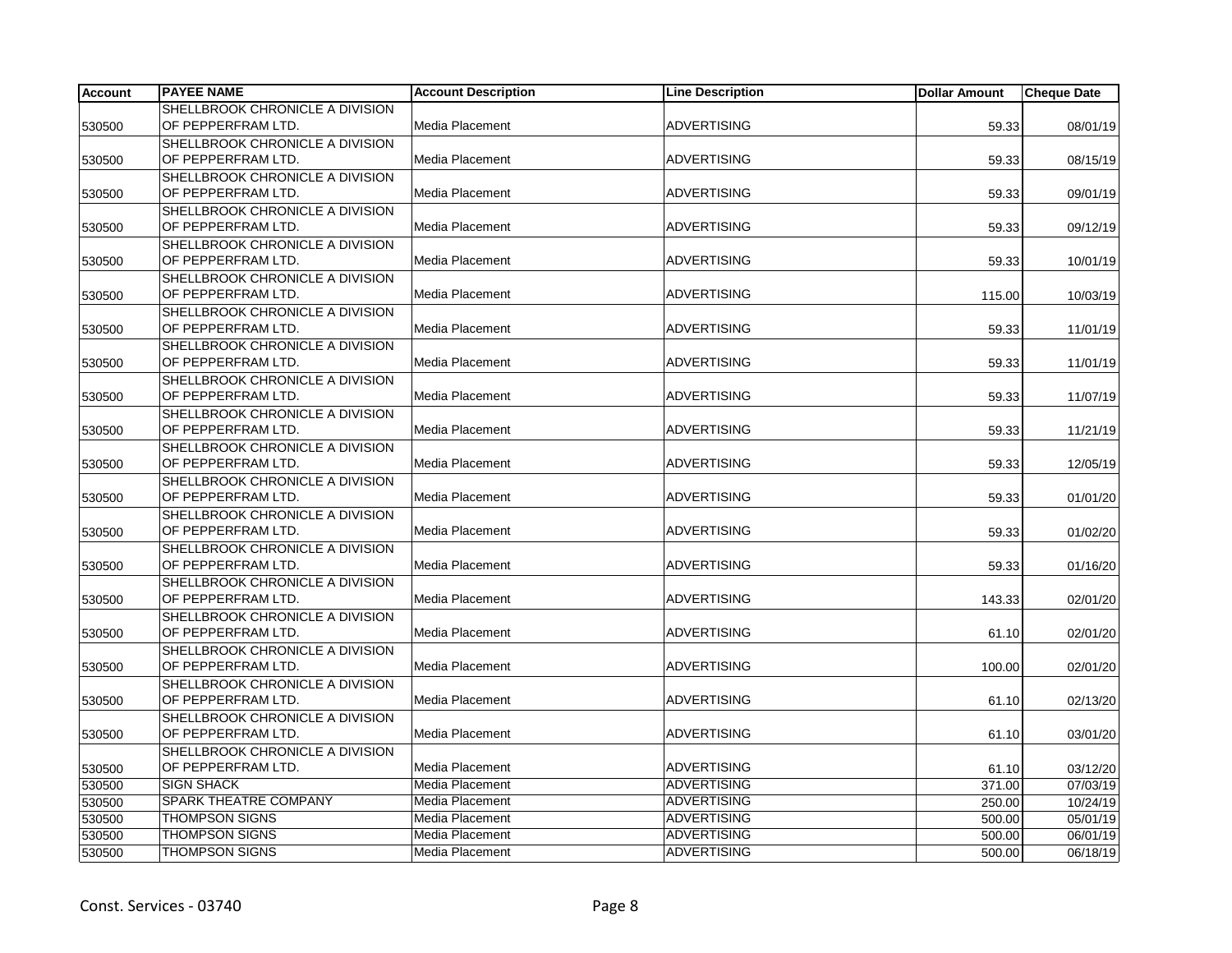| Account | <b>PAYEE NAME</b>                  | <b>Account Description</b>   | <b>Line Description</b>             | <b>Dollar Amount</b> | <b>Cheque Date</b>    |
|---------|------------------------------------|------------------------------|-------------------------------------|----------------------|-----------------------|
| 530500  | <b>THOMPSON SIGNS</b>              | Media Placement              | <b>ADVERTISING</b>                  | 500.00               | 08/01/19              |
| 530500  | <b>THOMPSON SIGNS</b>              | Media Placement              | <b>ADVERTISING</b>                  | 500.00               | 08/16/19              |
| 530500  | <b>THOMPSON SIGNS</b>              | Media Placement              | <b>ADVERTISING</b>                  | 500.00               | 09/01/19              |
| 530500  | <b>THOMPSON SIGNS</b>              | Media Placement              | <b>ADVERTISING</b>                  | 500.00               | 10/11/19              |
| 530500  | <b>THOMPSON SIGNS</b>              | Media Placement              | <b>ADVERTISING</b>                  | 500.00               | 11/01/19              |
| 530500  | <b>THOMPSON SIGNS</b>              | Media Placement              | <b>ADVERTISING</b>                  | 500.00               | 12/06/19              |
| 530500  | <b>THOMPSON SIGNS</b>              | Media Placement              | <b>ADVERTISING</b>                  | 500.00               | 02/01/20              |
| 530500  | <b>THOMPSON SIGNS</b>              | Media Placement              | <b>ADVERTISING</b>                  | 500.00               | 02/01/20              |
| 530500  | <b>THOMPSON SIGNS</b>              | Media Placement              | <b>ADVERTISING</b>                  | 500.00               | 03/01/20              |
| 530500  | TIER 1 ADVERTISING COMMITTEE       | Media Placement              | <b>ADVERTISING</b>                  | 100.00               | 10/01/19              |
| 530800  | <b>ADCOM SOLUTIONS</b>             | Publications                 | <b>NEWSLETTER</b>                   | 99.11                | 06/01/19              |
| 530800  | P.A. FASTPRINT INC.                | Publications                 | <b>NEWSLETTER</b>                   | 2,247.20             | 06/07/19              |
| 530800  | P.A. FASTPRINT INC.                | Publications                 | <b>NEWSLETTER</b>                   | 63.60                | 02/18/20              |
| 530800  | <b>WESTERN LITHO PRINTERS LTD.</b> | Publications                 | <b>NEWSLETTER</b>                   | 1,158.00             | 12/01/19              |
| 530900  | ABRAMETZ, MARCUS                   | Promotional Items            | <b>FLAGS</b>                        | 66.60                | 06/01/19              |
| 530900  | ABRAMETZ, MARCUS                   | <b>Promotional Items</b>     | <b>FLAGS</b>                        | 79.92                | $\frac{1}{07}/01/19$  |
| 530900  | ABRAMETZ, MARCUS                   | <b>Promotional Items</b>     | <b>FLAGS</b>                        | 108.78               | 11/01/19              |
| 530900  | ABRAMETZ, MARCUS                   | Promotional Items            | <b>FLAGS</b>                        | 36.63                | 12/01/19              |
| 530900  | <b>ADCOM SOLUTIONS</b>             | Promotional Items            | <b>CARDS</b>                        | 126.67               | 02/01/20              |
| 530900  | <b>ENCHANTED FLORIST</b>           | <b>Promotional Items</b>     | <b>FLORAL ARRANGEMENT</b>           | 118.72               | 04/17/19              |
| 530900  | <b>ENCHANTED FLORIST</b>           | Promotional Items            | <b>POINSETTIAS</b>                  | 153.59               | 01/01/20              |
| 530900  | P.A. FASTPRINT INC.                | <b>Promotional Items</b>     | <b>CHRISTMAS CARDS</b>              | 212.00               | 11/19/19              |
|         | ROYAL CANADIAN LEGION BRANCH NO.   |                              |                                     |                      |                       |
| 530900  | 136                                | Promotional Items            | <b>WREATH</b>                       | 50.00                | 11/01/19              |
| 530900  | <b>SCENTIMENTS FLORAL LTD.</b>     | <b>Promotional Items</b>     | POINSETTIAS - NO GST                | 74.20                | 01/01/20              |
| 530900  | WILSON, NADINE A.                  | Promotional Items            | <b>REIMB: GREETING CARDS</b>        | 18.95                | $\overline{04/01/19}$ |
| 530900  | WILSON, NADINE A.                  | Promotional Items            | <b>REIMB: FLORAL ARRANGEMENT</b>    | 19.95                | 04/17/19              |
| 530900  | WILSON, NADINE A.                  | <b>Promotional Items</b>     | REIMB: FLORAL ARRANGEMENT           | 24.99                | 10/10/19              |
| 530900  | WILSON, NADINE A.                  | Promotional Items            | REIMB: FLORAL ARRANGEMENT           | 27.74                | 11/01/19              |
| 530900  | <b>WILSON, NADINE A.</b>           | Promotional Items            | <b>REIMB: POINSETTIAS</b>           | 14.42                | 01/01/20              |
| 531100  | <b>APPLEBEE SIGNS</b>              | <b>Exhibits and Displays</b> | <b>SIGN CONSTRUCTION</b>            | 636.00               | 03/01/20              |
| 542000  | ABRAMETZ, MARCUS                   | Travel                       | C.A. TRAVEL APRIL 8 - 11, 2019      | 183.32               | 04/10/19              |
| 542000  | ABRAMETZ, MARCUS                   | Travel                       | C.A. TRAVEL APRIL 23-24, 2019       | 150.96               | 04/23/19              |
| 542000  | ABRAMETZ, MARCUS                   | Travel                       | C.A. TRAVEL MAY 23, 2019            | 87.01                | 06/01/19              |
| 542000  | <b>ABRAMETZ, MARCUS</b>            | Travel                       | C.A. TRAVEL JUNE 6, 2019            | 40.00                | 06/06/19              |
| 542000  | ABRAMETZ, MARCUS                   | Travel                       | C.A. TRAVEL JUNE 11-13, 2019        | 168.14               | 06/11/19              |
| 542000  | <b>ABRAMETZ, MARCUS</b>            | Travel                       | C.A. TRAVEL JULY 9, 2019            | 129.55               | 07/09/19              |
| 542000  | ABRAMETZ, MARCUS                   | Travel                       | C.A. TRAVEL JULY 18, 2019           | 14.00                | 08/06/19              |
| 542000  | <b>ABRAMETZ, MARCUS</b>            | Travel                       | C.A. TRAVEL AUGUST 14, 2019         | 168.45               | 08/14/19              |
| 542000  | <b>ABRAMETZ, MARCUS</b>            | Travel                       | C.A. TRAVEL AUGUST 20 - 22, 2019    | 143.60               | 09/01/19              |
|         |                                    |                              |                                     |                      |                       |
| 542000  | ABRAMETZ, MARCUS                   | Travel                       | C.A. TRAVEL SEPTEMBER 11 & 12, 2019 | 186.43               | 09/12/19              |
| 542000  | <b>ABRAMETZ, MARCUS</b>            | Travel                       | C.A. TRAVEL OCT 17 2019             | 44.61                | 10/17/19              |
| 542000  | ABRAMETZ, MARCUS                   | Travel                       | C.A. TRAVEL NOVEMBER 4 - 11, 2019   | 194.54               | 11/04/19              |
| 542000  | <b>ABRAMETZ, MARCUS</b>            | Travel                       | C.A. TRAVEL DECEMBER 20, 2019       | 128.67               | 01/01/20              |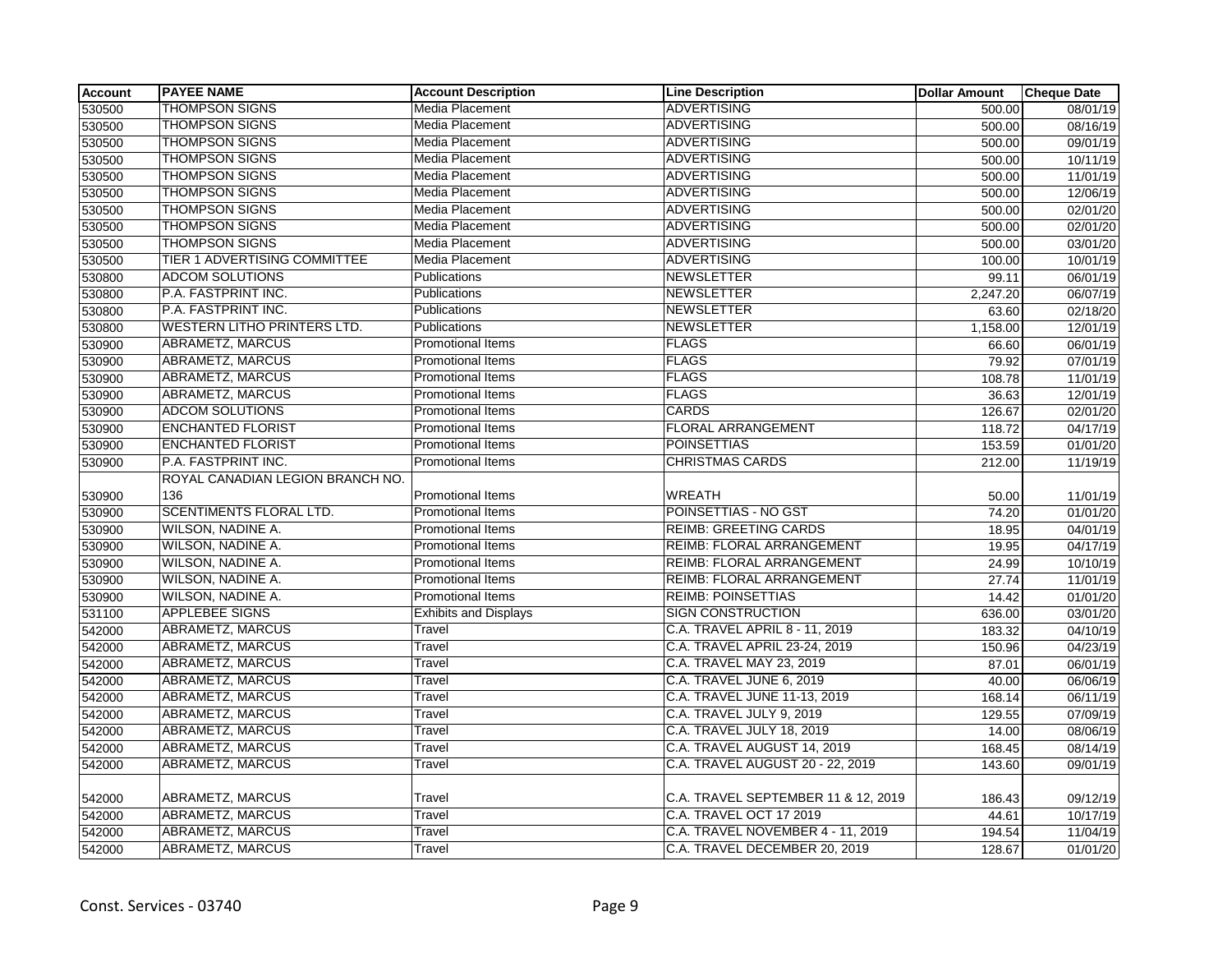| <b>Account</b> | <b>PAYEE NAME</b>                                     | <b>Account Description</b>         | <b>Line Description</b>            | <b>Dollar Amount</b> | <b>Cheque Date</b> |
|----------------|-------------------------------------------------------|------------------------------------|------------------------------------|----------------------|--------------------|
| 542000         | <b>ABRAMETZ, MARCUS</b>                               | Travel                             | C.A. TRAVEL JANUARY 14 - 16, 2020  | 349.53               | 01/16/20           |
| 542000         | <b>ABRAMETZ, MARCUS</b>                               | Travel                             | C.A. TRAVEL JANUARY 22, 2020       | 69.89                | 02/01/20           |
| 542000         | <b>ABRAMETZ, MARCUS</b>                               | Travel                             | <b>C.A. TRAVEL FEB 7, 2020</b>     | 199.40               | 02/21/20           |
|                |                                                       |                                    |                                    |                      |                    |
| 542000         | ABRAMETZ, MARCUS<br><b>ABRAMETZ, MARCUS</b>           | Travel                             | C.A. TRAVEL FEBRUARY 24 & 27, 2020 | 168.94               | 03/01/20           |
| 542000         |                                                       | Travel                             | C.A. TRAVEL MARCH 5, 2020          | 30.50                | 03/05/20           |
| 542000         | BARR, DONNA R.                                        | Travel                             | C.A. TRAVEL APRIL 1, 2019          | 19.31                | 04/01/19           |
| 550100         | <b>ACTION PRINTING COMPANY LTD.</b>                   | <b>Printed Forms</b>               | <b>BUSINESS CARDS - NO GST</b>     | 115.54               | 07/01/19           |
| 550200         | FOLIOJUMPLINE PUBLISHING INC.                         | Books, Mags and Ref Materials      | SUBSCRIPTION-NO GST N. WILSON      | 180.45               | 11/01/19           |
| 550200         | SHELLBROOK CHRONICLE A DIVISION<br>OF PEPPERFRAM LTD. | Books, Mags and Ref Materials      | SUBSCRIOPTION NADINE WILSON, MLA   | 75.00                | 01/02/20           |
| 555000         | <b>ABRAMETZ, MARCUS</b>                               | Other Material and Supplies        | <b>OFFICE SUPPLIES</b>             | 23.13                | 04/10/19           |
| 555000         | <b>ABRAMETZ, MARCUS</b>                               | <b>Other Material and Supplies</b> | <b>OFFICE SUPPLIES</b>             | 21.60                | 04/23/19           |
| 555000         | <b>ABRAMETZ, MARCUS</b>                               | Other Material and Supplies        | OFFICE SUPPLIES                    | 5.22                 | 05/01/19           |
| 555000         | <b>ABRAMETZ, MARCUS</b>                               | Other Material and Supplies        | OFFICE SUPPLIES                    | 25.52                | 06/01/19           |
| 555000         | ABRAMETZ, MARCUS                                      | <b>Other Material and Supplies</b> | OFFICE SUPPLIES                    | 13.95                | 06/01/19           |
| 555000         | ABRAMETZ, MARCUS                                      | Other Material and Supplies        | <b>OFFICE SUPPLIES</b>             | 27.97                | 06/01/19           |
| 555000         | ABRAMETZ, MARCUS                                      | Other Material and Supplies        | OFFICE SUPPLIES                    | 24.06                | 06/07/19           |
| 555000         | ABRAMETZ, MARCUS                                      | Other Material and Supplies        | <b>OFFICE SUPPLIES</b>             | 118.34               | 07/01/19           |
| 555000         | <b>ABRAMETZ, MARCUS</b>                               | <b>Other Material and Supplies</b> | OFFICE SUPPLIES                    | 37.89                | 07/01/19           |
| 555000         | <b>ABRAMETZ, MARCUS</b>                               | <b>Other Material and Supplies</b> | <b>OFFICE SUPPLIES</b>             | 31.75                | 08/14/19           |
| 555000         | <b>ABRAMETZ, MARCUS</b>                               | <b>Other Material and Supplies</b> | <b>OFFICE SUPPLIES</b>             | 6.65                 | 09/01/19           |
| 555000         | ABRAMETZ, MARCUS                                      | <b>Other Material and Supplies</b> | <b>OFFICE SUPPLIES</b>             | 17.57                | 09/01/19           |
| 555000         | <b>ABRAMETZ, MARCUS</b>                               | <b>Other Material and Supplies</b> | OFFICE SUPPLIES                    | 58.09                | 10/01/19           |
| 555000         | <b>ABRAMETZ, MARCUS</b>                               | Other Material and Supplies        | OFFICE SUPPLIES                    | 55.48                | 10/01/19           |
| 555000         | <b>ABRAMETZ, MARCUS</b>                               | <b>Other Material and Supplies</b> | <b>OFFICE SUPPLIES</b>             | 11.90                | 10/21/19           |
| 555000         | <b>ABRAMETZ, MARCUS</b>                               | <b>Other Material and Supplies</b> | <b>OFFICE SUPPLIES</b>             | 43.69                | 10/24/19           |
| 555000         | <b>ABRAMETZ, MARCUS</b>                               | Other Material and Supplies        | <b>OFFICE SUPPLIES</b>             | 28.92                | 11/01/19           |
| 555000         | <b>ABRAMETZ, MARCUS</b>                               | <b>Other Material and Supplies</b> | OFFICE SUPPLIES                    | 21.99                | 11/04/19           |
| 555000         | <b>ABRAMETZ, MARCUS</b>                               | <b>Other Material and Supplies</b> | OFFICE SUPPLIES                    | 12.59                | 11/14/19           |
| 555000         | <b>ABRAMETZ, MARCUS</b>                               | <b>Other Material and Supplies</b> | OFFICE SUPPLIES                    | 9.97                 | 12/01/19           |
| 555000         | ABRAMETZ, MARCUS                                      | <b>Other Material and Supplies</b> | <b>OFFICE SUPPLIES</b>             | 49.31                | 12/01/19           |
| 555000         | <b>ABRAMETZ, MARCUS</b>                               | Other Material and Supplies        | <b>OFFICE SUPPLIES</b>             | 13.86                | 01/01/20           |
| 555000         | ABRAMETZ, MARCUS                                      | <b>Other Material and Supplies</b> | OFFICE SUPPLIES                    | 38.11                | 01/01/20           |
| 555000         | <b>ABRAMETZ, MARCUS</b>                               | <b>Other Material and Supplies</b> | OFFICE SUPPLIES                    | 20.00                | 01/09/20           |
| 555000         | <b>ABRAMETZ, MARCUS</b>                               | Other Material and Supplies        | OFFICE SUPPLIES                    | 11.28                | 02/01/20           |
| 555000         | <b>ABRAMETZ, MARCUS</b>                               | <b>Other Material and Supplies</b> | <b>OFFICE SUPPLIES</b>             | 14.59                | 02/21/20           |
| 555000         | ABRAMETZ, MARCUS                                      | Other Material and Supplies        | <b>OFFICE SUPPLIES</b>             | 16.78                | 02/26/20           |
| 555000         | <b>ABRAMETZ, MARCUS</b>                               | Other Material and Supplies        | OFFICE SUPPLIES                    | 24.74                | 03/01/20           |
| 555000         | ABRAMETZ, MARCUS                                      | Other Material and Supplies        | OFFICE SUPPLIES                    | 8.77                 | 03/01/20           |
| 555000         | <b>ABRAMETZ, MARCUS</b>                               | Other Material and Supplies        | OFFICE SUPPLIES                    | 35.93                | 03/16/20           |
| 555000         | <b>B &amp; P WATER SHOP</b>                           | <b>Other Material and Supplies</b> | <b>OFFICE SUPPLIES</b>             | 20.00                | 07/03/19           |
| 555000         | <b>B &amp; P WATER SHOP</b>                           | <b>Other Material and Supplies</b> | <b>OFFICE SUPPLIES</b>             | 20.00                | 07/04/19           |
| 555000         | <b>B &amp; P WATER SHOP</b>                           | Other Material and Supplies        | <b>OFFICE SUPPLIES</b>             | 20.00                | 11/01/19           |
| 555000         | <b>B &amp; P WATER SHOP</b>                           | <b>Other Material and Supplies</b> | OFFICE SUPPLIES                    | 20.00                | 11/01/19           |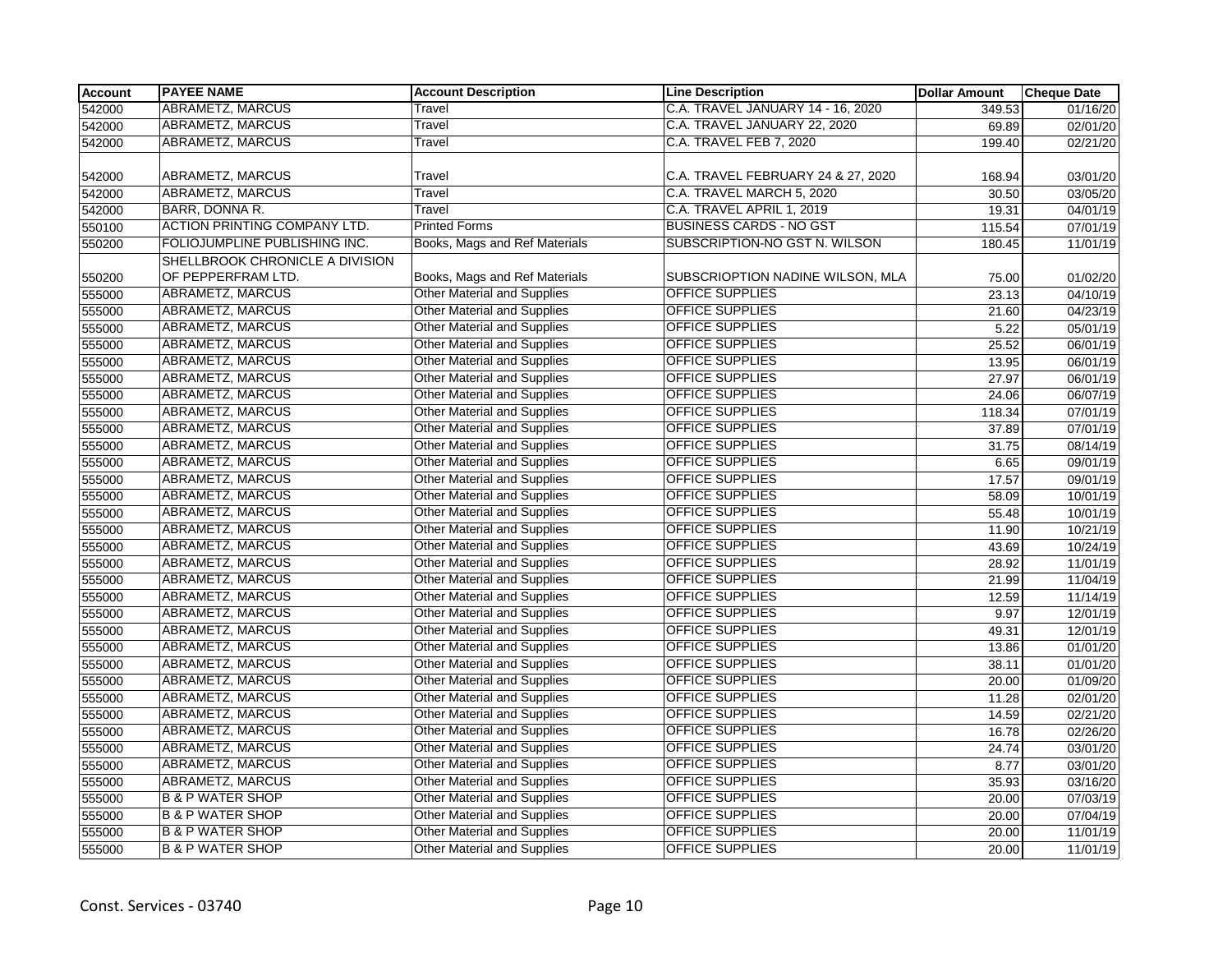| <b>Account</b> | <b>PAYEE NAME</b>           | <b>Account Description</b>           | <b>Line Description</b>       | Dollar Amount | <b>Cheque Date</b>     |
|----------------|-----------------------------|--------------------------------------|-------------------------------|---------------|------------------------|
| 555000         | <b>B &amp; P WATER SHOP</b> | <b>Other Material and Supplies</b>   | <b>OFFICE SUPPLIES</b>        | 20.00         | 02/01/20               |
| 555000         | <b>B &amp; P WATER SHOP</b> | Other Material and Supplies          | <b>OFFICE SUPPLIES</b>        | 20.00         | 02/03/20               |
| 555000         | BARR, DONNA R.              | Other Material and Supplies          | <b>OFFICE SUPPLIES</b>        | 20.18         | 04/01/19               |
| 555000         | WILSON, NADINE A.           | <b>Other Material and Supplies</b>   | <b>REIMB: OFFICE SUPPLIES</b> | 6.64          | 04/03/19               |
| 555000         | WILSON, NADINE A.           | Other Material and Supplies          | <b>REIMB: OFFICE SUPPLIES</b> | 101.16        | $\overline{04}/13/19$  |
| 555000         | WILSON, NADINE A.           | <b>Other Material and Supplies</b>   | <b>REIMB: OFFICE SUPPLIES</b> | 16.68         | 04/20/19               |
| 555000         | WILSON, NADINE A.           | <b>Other Material and Supplies</b>   | <b>REIMB: OFFICE SUPPLIES</b> | 52.48         | 05/04/19               |
| 555000         | WILSON, NADINE A.           | Other Material and Supplies          | <b>REIMB: OFFICE SUPPLIES</b> | 56.17         | 05/09/19               |
| 555000         | WILSON, NADINE A.           | Other Material and Supplies          | <b>REIMB: OFFICE SUPPLIES</b> | 99.73         | 06/01/19               |
| 555000         | WILSON, NADINE A.           | <b>Other Material and Supplies</b>   | <b>REIMB: OFFICE SUPPLIES</b> | 24.35         | 06/07/19               |
| 555000         | WILSON, NADINE A.           | Other Material and Supplies          | <b>REIMB: OFFICE SUPPLIES</b> | 16.61         | 07/01/19               |
| 555000         | WILSON, NADINE A.           | <b>Other Material and Supplies</b>   | <b>REIMB: OFFICE SUPPLIES</b> | 15.75         | 08/13/19               |
| 555000         | WILSON, NADINE A.           | <b>Other Material and Supplies</b>   | <b>REIMB: OFFICE SUPPLIES</b> | 50.83         | 09/01/19               |
| 555000         | WILSON, NADINE A.           | Other Material and Supplies          | <b>REIMB: OFFICE SUPPLIES</b> | 228.09        | 09/01/19               |
| 555000         | WILSON, NADINE A.           | Other Material and Supplies          | <b>REIMB: OFFICE SUPPLIES</b> | 27.73         | 10/01/19               |
| 555000         | WILSON, NADINE A.           | Other Material and Supplies          | <b>REIMB: OFFICE SUPPLIES</b> | 23.64         | 10/01/19               |
| 555000         | WILSON, NADINE A.           | Other Material and Supplies          | <b>REIMB: OFFICE SUPPLIES</b> | 20.99         | $\frac{10}{10}$ /10/19 |
| 555000         | WILSON, NADINE A.           | Other Material and Supplies          | <b>REIMB: OFFICE SUPPLIES</b> | 65.81         | 11/03/19               |
| 555000         | WILSON, NADINE A.           | Other Material and Supplies          | <b>REIMB: OFFICE SUPPLIES</b> | 29.82         | 11/21/19               |
| 555000         | WILSON, NADINE A.           | Other Material and Supplies          | <b>REIMB: OFFICE SUPPLIES</b> | 50.68         | 12/01/19               |
| 555000         | WILSON, NADINE A.           | Other Material and Supplies          | <b>REIMB: OFFICE SUPPLIES</b> | 17.00         | 12/01/19               |
| 555000         | WILSON, NADINE A.           | Other Material and Supplies          | <b>REIMB: OFFICE SUPPLIES</b> | 100.33        | $\overline{01}/01/20$  |
| 555000         | WILSON, NADINE A.           | <b>Other Material and Supplies</b>   | <b>REIMB: OFFICE SUPPLIES</b> | 8.03          | 01/01/20               |
| 555000         | WILSON, NADINE A.           | <b>Other Material and Supplies</b>   | <b>REIMB: OFFICE SUPPLIES</b> | 3.49          | 01/16/20               |
| 555000         | WILSON, NADINE A.           | Other Material and Supplies          | <b>REIMB: OFFICE SUPPLIES</b> | 58.19         | 02/01/20               |
| 555000         | WILSON, NADINE A.           | <b>Other Material and Supplies</b>   | <b>REIMB: OFFICE SUPPLIES</b> | 24.40         | $\overline{02}/01/20$  |
| 555000         | WILSON, NADINE A.           | <b>Other Material and Supplies</b>   | <b>REIMB: OFFICE SUPPLIES</b> | 31.06         | 02/21/20               |
| 555000         | WILSON, NADINE A.           | <b>Other Material and Supplies</b>   | <b>REIMB: OFFICE SUPPLIES</b> | 11.98         | 03/05/20               |
| 555000         | WILSON, NADINE A.           | <b>Other Material and Supplies</b>   | <b>REIMB: OFFICE SUPPLIES</b> | 12.99         | 03/09/20               |
| 555000         | WILSON, NADINE A.           | Other Material and Supplies          | <b>REIMB: OFFICE SUPPLIES</b> | 79.19         | 03/31/20               |
| 564300         | ABRAMETZ, MARCUS            | Computer Hardware - Exp.             | <b>LAPTOP</b>                 | 230.00        | 04/23/19               |
| 565200         | WILSON, NADINE A.           | Office Furniture and Equipment - Exp | <b>REIMB: COFFEE MAKER</b>    | 109.75        | 02/01/20               |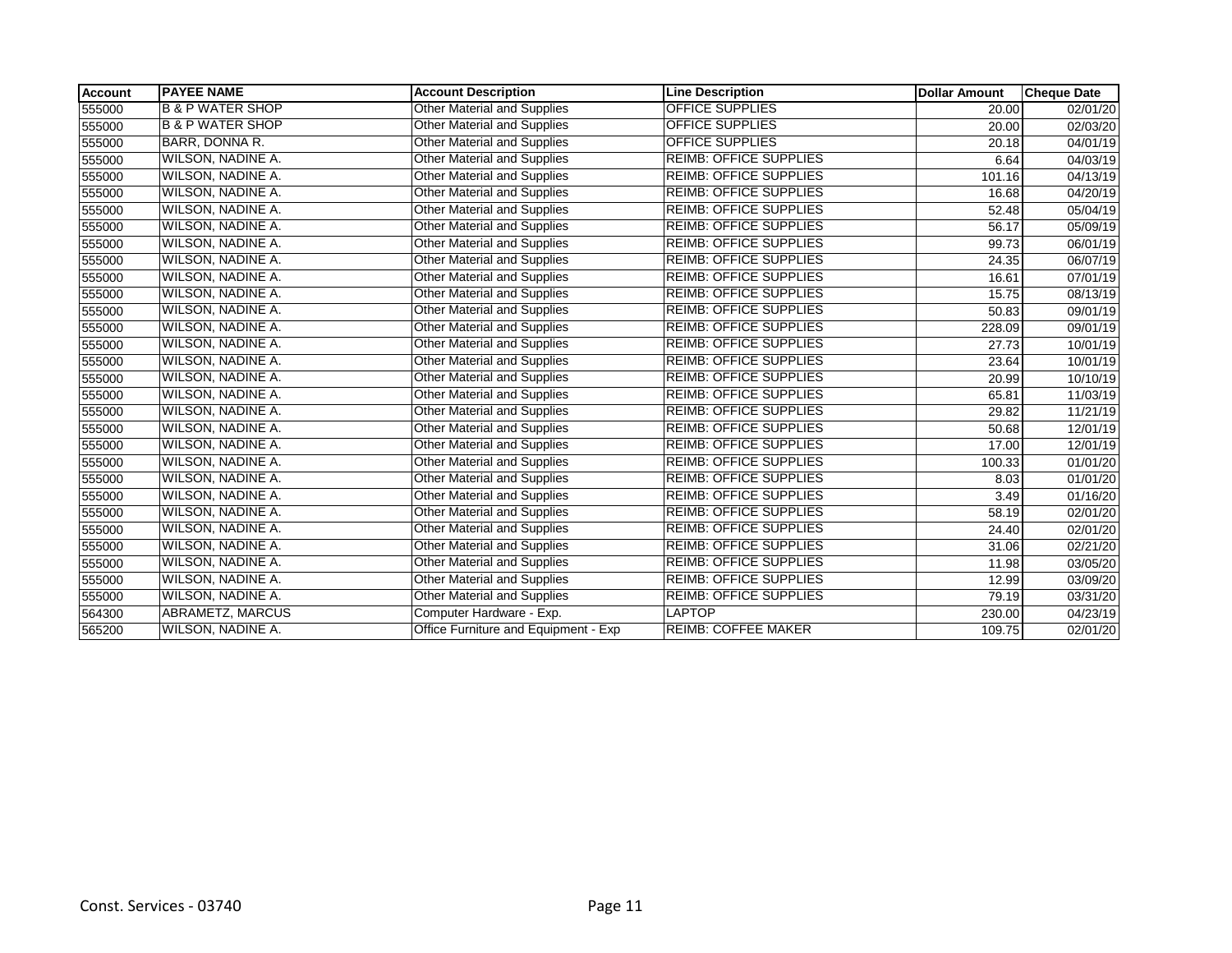# **LEGISLATIVE ASSEMBLY OF SASKATCHEWAN MEMBERS' ACCOUNTABILITY AND DISCLOSURE REPORT For the fiscal year ending March 31, 2020**

### **DIRECTIVE #6 - CONSTITUENCY ASSISTANT EXPENSES**

**2019-2020 TOTAL: \$70,705.59**

| <b>Account</b> | <b>Payee Name</b>          | <b>Account Description</b> | <b>Dollar Amount</b> | <b>Cheque Date</b> |  |
|----------------|----------------------------|----------------------------|----------------------|--------------------|--|
|                |                            |                            |                      |                    |  |
| 513000         | ABRAMETZ, MARCUS G.        | Out-of-Scope Permanent     | 1,088.04             | 04/16/19           |  |
| 513000         | ABRAMETZ, MARCUS G.        | Out-of-Scope Permanent     | 2,176.08             | 05/01/19           |  |
| 513000         | ABRAMETZ, MARCUS G.        | Out-of-Scope Permanent     | 2,176.08             | 05/15/19           |  |
| 513000         | ABRAMETZ, MARCUS G.        | Out-of-Scope Permanent     | 2,176.08             | 05/29/19           |  |
| 513000         | ABRAMETZ, MARCUS G.        | Out-of-Scope Permanent     | 2,176.08             | 06/12/19           |  |
| 513000         | ABRAMETZ, MARCUS G.        | Out-of-Scope Permanent     | 2,176.08             | 06/26/19           |  |
| 513000         | ABRAMETZ, MARCUS G.        | Out-of-Scope Permanent     | 2,176.08             | 07/10/19           |  |
| 513000         | ABRAMETZ, MARCUS G.        | Out-of-Scope Permanent     | 2,176.08             | 07/24/19           |  |
| 513000         | ABRAMETZ, MARCUS G.        | Out-of-Scope Permanent     | 2,176.08             | 08/07/19           |  |
| 513000         | <b>ABRAMETZ, MARCUS G.</b> | Out-of-Scope Permanent     | 2,176.08             | 08/21/19           |  |
| 513000         | ABRAMETZ, MARCUS G.        | Out-of-Scope Permanent     | 2,176.08             | 09/04/19           |  |
| 513000         | ABRAMETZ, MARCUS G.        | Out-of-Scope Permanent     | 2,176.08             | 09/18/19           |  |
| 513000         | ABRAMETZ, MARCUS G.        | Out-of-Scope Permanent     | 2,176.08             | 10/02/19           |  |
| 513000         | ABRAMETZ, MARCUS G.        | Out-of-Scope Permanent     | 2,176.08             | 10/16/19           |  |
| 513000         | ABRAMETZ, MARCUS G.        | Out-of-Scope Permanent     | 2,176.08             | 11/01/19           |  |
| 513000         | ABRAMETZ, MARCUS G.        | Out-of-Scope Permanent     | 2,256.08             | 11/13/19           |  |
| 513000         | ABRAMETZ, MARCUS G.        | Out-of-Scope Permanent     | 2,256.08             | 11/27/19           |  |
| 513000         | ABRAMETZ, MARCUS G.        | Out-of-Scope Permanent     | 2,256.08             | 12/11/19           |  |
| 513000         | ABRAMETZ, MARCUS G.        | Out-of-Scope Permanent     | 2,256.08             | 12/24/19           |  |
| 513000         | ABRAMETZ, MARCUS G.        | Out-of-Scope Permanent     | 2,256.08             | 01/08/20           |  |
| 513000         | ABRAMETZ, MARCUS G.        | Out-of-Scope Permanent     | 2,256.08             | 01/23/20           |  |
| 513000         | ABRAMETZ, MARCUS G.        | Out-of-Scope Permanent     | 2,336.00             | 02/05/20           |  |
| 513000         | ABRAMETZ, MARCUS G.        | Out-of-Scope Permanent     | 2,336.00             | 02/19/20           |  |
| 513000         | ABRAMETZ, MARCUS G.        | Out-of-Scope Permanent     | 2,651.52             | 03/04/20           |  |
| 513000         | <b>ABRAMETZ, MARCUS G.</b> | Out-of-Scope Permanent     | 2,336.00             | 03/18/20           |  |
| 513000         | ABRAMETZ, MARCUS G.        | Out-of-Scope Permanent     | 2,336.00             | 04/01/20           |  |
| 513000         | ABRAMETZ, MARCUS G.        | Out-of-Scope Permanent     | 3,060.09             | 04/09/20           |  |
| 514000         | BARR, DONNA R.             | Casual/Term                | 0.00                 | 04/03/19           |  |
| 514000         | BARR, DONNA R.             | Casual/Term                | 1,578.41             | 04/16/19           |  |
| 514000         | BARR, DONNA R.             | Casual/Term                | 197.30               | 05/01/19           |  |
| 514000         | <b>BARR, DONNA R.</b>      | Casual/Term                | 616.57               | 05/15/19           |  |
| 514000         | BARR, DONNA R.             | Casual/Term                | 394.61               | 06/12/19           |  |
| 514000         | BARR, DONNA R.             | Casual/Term                | 394.61               | 06/26/19           |  |
| 514000         | BARR, DONNA R.             | Casual/Term                | 394.61               | 07/10/19           |  |
| 514000         | BARR, DONNA R.             | Casual/Term                | 789.22               | 08/07/19           |  |
| 514000         | BARR, DONNA R.             | Casual/Term                | 295.96               | 08/21/19           |  |
| 514000         | BARR, DONNA R.             | Casual/Term                | 641.23               | 09/18/19           |  |
| 514000         | BARR, DONNA R.             | Casual/Term                | 394.61               | 11/01/19           |  |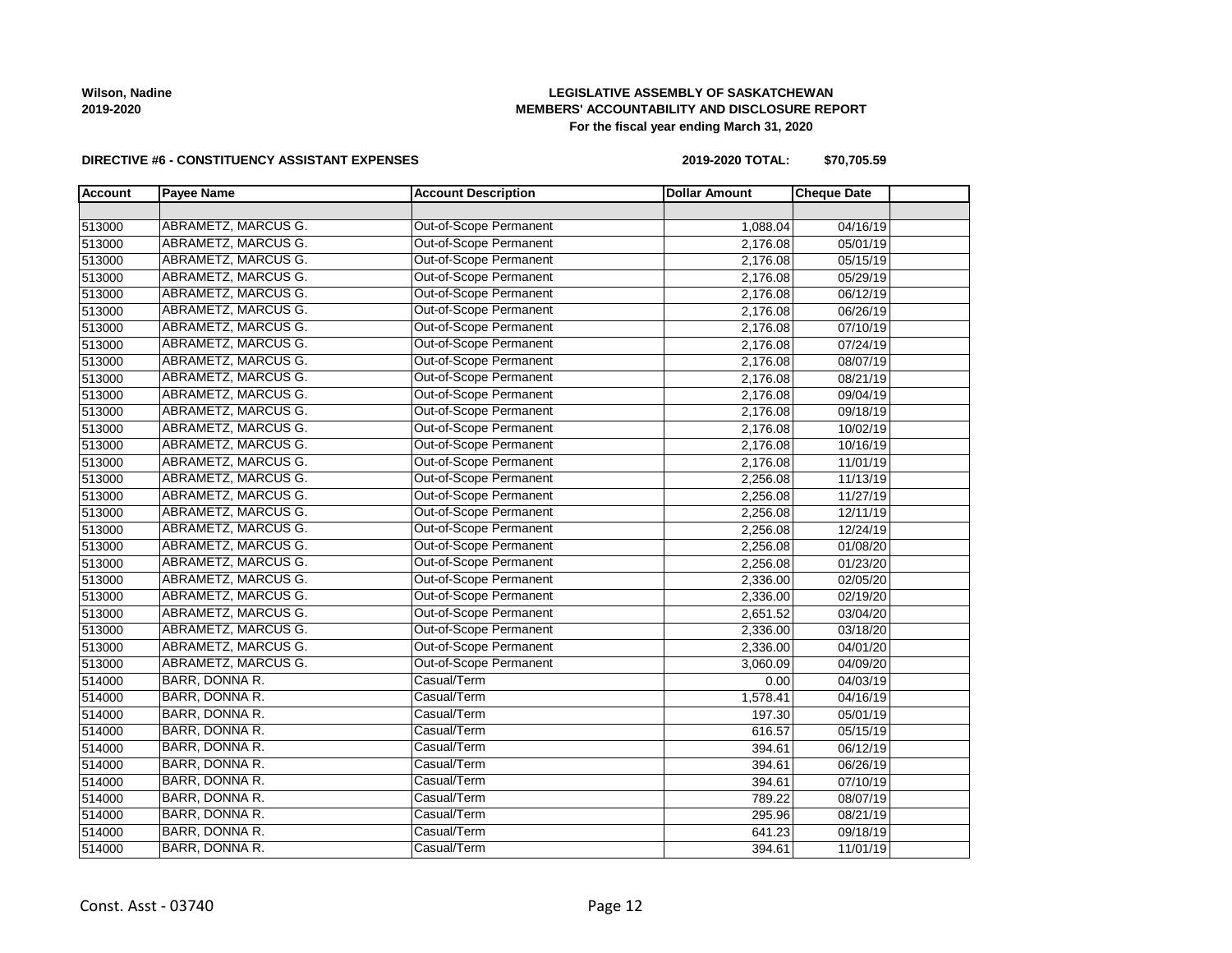| <b>Account</b> | <b>Payee Name</b> | <b>Account Description</b>       | <b>Dollar Amount</b> | <b>Cheque Date</b> |
|----------------|-------------------|----------------------------------|----------------------|--------------------|
| 514000         | BARR, DONNA R.    | Casual/Term                      | 56.95                | 03/04/20           |
| 514000         | BEEBE, JASON M.   | Casual/Term                      | 0.00                 | 04/03/19           |
| 514000         | BEEBE, JASON M.   | Casual/Term                      | 350.75               | 04/16/19           |
| 514000         | BEEBE, JASON M.   | Casual/Term                      | 175.38               | 05/01/19           |
| 514000         | BEEBE, JASON M.   | Casual/Term                      | 175.38               | 05/15/19           |
| 514000         | BEEBE, JASON M.   | Casual/Term                      | 350.75               | 05/29/19           |
| 514000         | BEEBE, JASON M.   | Casual/Term                      | 350.75               | 06/12/19           |
| 514000         | BEEBE, JASON M.   | Casual/Term                      | 350.75               | 06/26/19           |
| 514000         | BEEBE, JASON M.   | Casual/Term                      | 175.38               | 07/10/19           |
| 514000         | BEEBE, JASON M.   | Casual/Term                      | 350.75               | 10/16/19           |
| 514000         | BEEBE, JASON M.   | Casual/Term                      | 350.75               | 11/01/19           |
| 514000         | BEEBE, JASON M.   | Casual/Term                      | 350.75               | 11/13/19           |
| 514000         | BEEBE, JASON M.   | Casual/Term                      | 350.75               | 11/27/19           |
| 514000         | BEEBE, JASON M.   | Casual/Term                      | 175.38               | 12/11/19           |
| 514000         | BEEBE, JASON M.   | Casual/Term                      | 350.75               | 02/19/20           |
| 514000         | BEEBE, JASON M.   | Casual/Term                      | 215.81               | 03/04/20           |
| 514000         | BEEBE, JASON M.   | Casual/Term                      | 243.55               | 03/18/20           |
| 514000         | BEEBE, JASON M.   | Casual/Term                      | 354.27               | 04/01/20           |
|                |                   | Change in Y/E Accrued Empl Leave |                      |                    |
| 519900         | None (Default)    | Entitlements                     | $-1,033.64$          | 04/24/19           |
|                |                   | Change in Y/E Accrued Empl Leave |                      |                    |
| 519900         | None (Default)    | Entitlements                     | 1,168.00             | 04/14/20           |